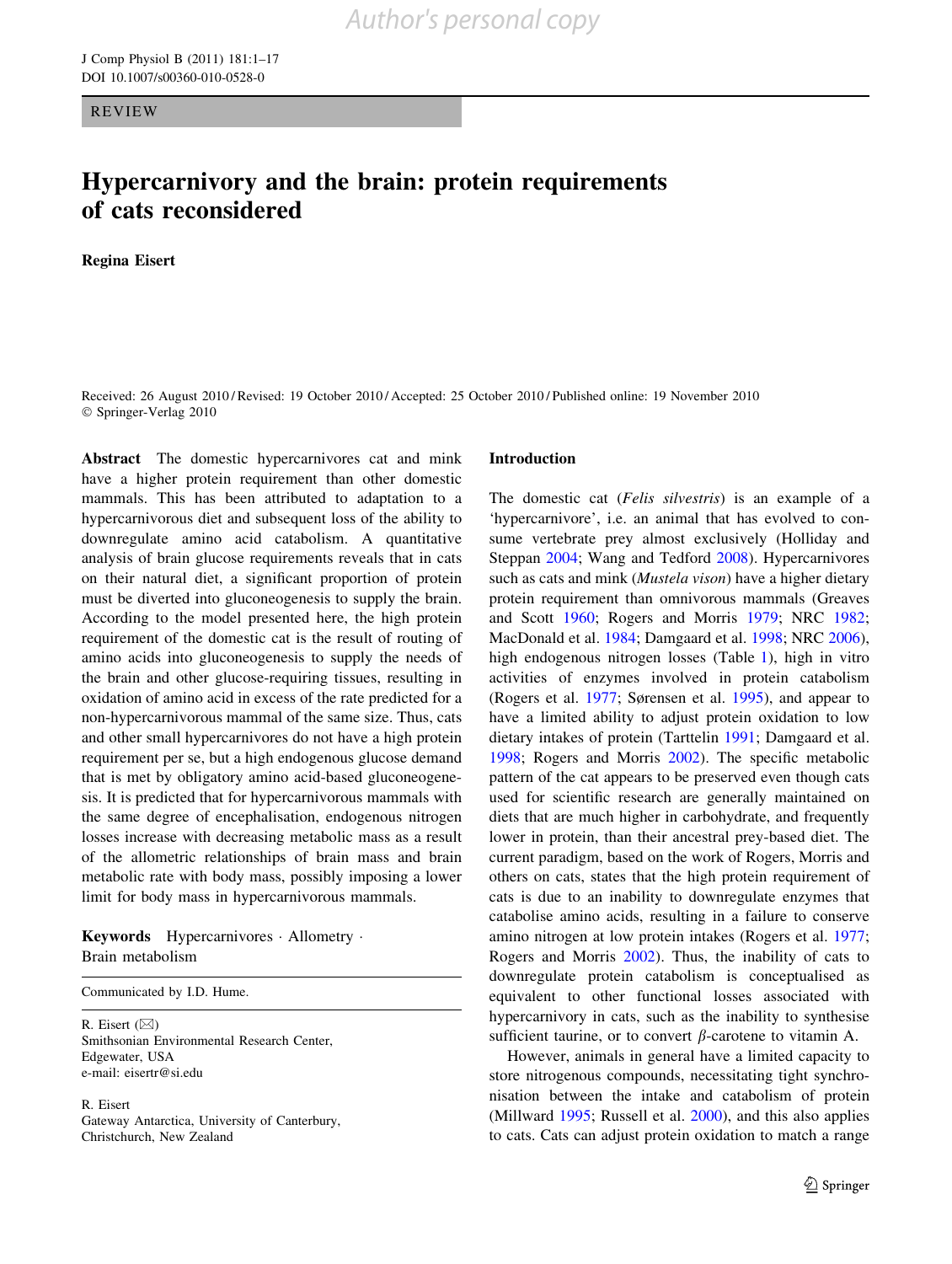| Species                            | <b>EUNL</b>                 | <b>ONL</b>                    | <b>FUNL</b>                           |
|------------------------------------|-----------------------------|-------------------------------|---------------------------------------|
| Rat (Rattus norvegicus)            | $116^{\rm a} - 128^{\rm b}$ | $170^{\circ} - 273^{\circ}$   | $380^{\circ} - 436^{\circ}$           |
| Rabbit (Oryctolagus cuniculus)     |                             |                               | 380 <sup>f</sup>                      |
| Mink ( <i>Mustela vison</i> )      | 280 <sup>g</sup>            |                               | $586^{h,*}$                           |
| Cat (Felis silvestris)             | $360^{b,i}$                 |                               | $283^{\mathrm{j}}$                    |
| Dog (Canis lupus)                  | 199 <sup>k</sup>            | $263^{k,*}$                   | $360^{\circ} - 431^{\circ}$           |
| Human (Homo sapiens)               | $99^{\rm m} - 108^{\rm n}$  | $140^{\rm m,o} - 150^{\rm p}$ | $240^{\circ} - 416^{\circ}$           |
| Pig (Sus scrofa)                   | $163^{b,*}$                 |                               | $194^{\mathrm{l}} - 240^{\mathrm{s}}$ |
| Sheep $(Ovis\;aries)$              |                             |                               | 350 <sup>t</sup>                      |
| Grey seal pup (Halichoerus grypus) |                             |                               | $180^{u,*}$                           |
| Marmoset (Callithrix jacchus)      | $62.1^{\circ}$              |                               |                                       |
| Predicted mammalian average        | 140 <sup>w</sup>            | $272^p$                       | 418 <sup>p</sup>                      |

<span id="page-1-0"></span>Table 1 Comparison of endogenous urinary nitrogen loss (EUNL), obligatory nitrogen loss (ONL), and fasting urinary nitrogen loss (FUNL) in a range of mammals

Values are in mg N kg<sup>-0.75</sup> day<sup>-1</sup>

\* Short-term fast, <sup>†</sup> urinary plus faecal nitrogen loss, <sup>‡</sup> immature animals

<sup>a</sup> Uezu et al. [\(1983](#page-16-0)); <sup>b</sup> Hendriks et al. ([1997\)](#page-14-0); <sup>c</sup> Howe et al. ([1912\)](#page-14-0); <sup>d</sup> Henry et al. ([1987\)](#page-14-0); <sup>e</sup> Goodman et al. [\(1984](#page-13-0)), day 3 of starvation; f Hannaford et al. [\(1982](#page-14-0)); <sup>g</sup> Tauson et al. [\(2001](#page-16-0)); <sup>h</sup> Tauson et al. ( 2–6;  $^k$  Kendall et al. [\(1982](#page-14-0)), recalculated mean for animals that maintained body mass only;  $^1$  Lusk [\(1928\)](#page-15-0);  $^m$  Calloway and Margen [\(1971](#page-13-0));  $^n$  Scrimshaw et al. ([1972\)](#page-16-0);  $^{\circ}$  Rand et al. [\(2003](#page-15-0));  $^p$  Henry and Col

of dietary protein concentrations provided their diet contains at least 14–20% of metabolisable energy (ME) intake as protein (Russell et al. [2002,](#page-15-0) [2003](#page-15-0); Green et al. [2008](#page-13-0); Wester et al. [2008](#page-16-0)). This is considerably higher than the minimum of 6–8% of ME required by humans, rats and dogs for maintenance (Rogers and Morris [2002;](#page-15-0) Rand et al. [2003;](#page-15-0) NRC [2006;](#page-15-0) Green et al. [2008\)](#page-13-0). But exactly why cats cannot adjust the catabolism of amino acids to lower intakes of protein sufficient for other species is not clear. According to the general model of nitrogen catabolism in mammals, the lower limit of amino acid catabolism an animal can adapt to is dictated by the rate of whole-body protein turnover and the concomitant obligatory nitrogen loss (Waterlow [1999](#page-16-0)). Yet, protein turnover in cats is only one-half to one-third of rates measured in other mammals (Russell et al. [2003\)](#page-15-0), and thus cannot explain why cats need to catabolise amino acids at the high rates observed. In the words of Russell et al. [\(2003](#page-15-0)), "the apparently high feline protein requirement remains unexplained and is probably not a simple reflection of an inability to adapt hepatic catabolic capacity to variation in protein intake''.

Previous work on the protein requirements of cats has established the capacity of cats for handling large protein loads and their failure to sufficiently reduce catabolism when faced with low-protein diets (Rogers et al. [1977](#page-15-0); Russell et al. [2000,](#page-15-0) [2002,](#page-15-0) [2003;](#page-15-0) Rogers and Morris [2002](#page-15-0); Russell [2002](#page-15-0); Green et al. [2008](#page-13-0)). In this paper, I propose a mechanistic explanation for why cats are unable to downregulate catabolic enzymes, and thus amino acid oxidation, to the same degree as non-hypercarnivorous mammals. Cats have a relatively large brain and a high metabolic demand for glucose that must be met by amino acid-based gluconeogenesis when the cat is consuming a prey-based diet. I propose that gluconeogenesis from amino acids in cats is constitutive and represents a significant metabolic sink for amino acids that increases the minimum protein requirements of cats above that of non-hypercarnivorous mammals. The proposed explanation rests on three hypotheses:

Hypothesis 1: The cat is a small, hypercarnivorous mammal with a relatively large brain and hence a large endogenous glucose demand. The cat has evolved specific metabolic strategies to meet its endogenous glucose demand while consuming a very low-carbohydrate diet without resorting to hyperketonaemia.

Hypothesis 2: In cats, amino acids are channelled into gluconeogenesis at a rate sufficient to meet the endogenous glucose demand of brain and other glucose-dependent tissues, independent of dietary carbohydrate intake (obligatory gluconeogenesis).

Hypothesis 3: Because cats have a relatively high endogenous glucose demand, obligatory gluconeogenesis results in high rates of amino acid oxidation and endogenous nitrogen losses that exceed the rate of endogenous nitrogen loss predicted for a cat-sized, non-hypercarnivorous mammal. Since the endogenous nitrogen loss determines the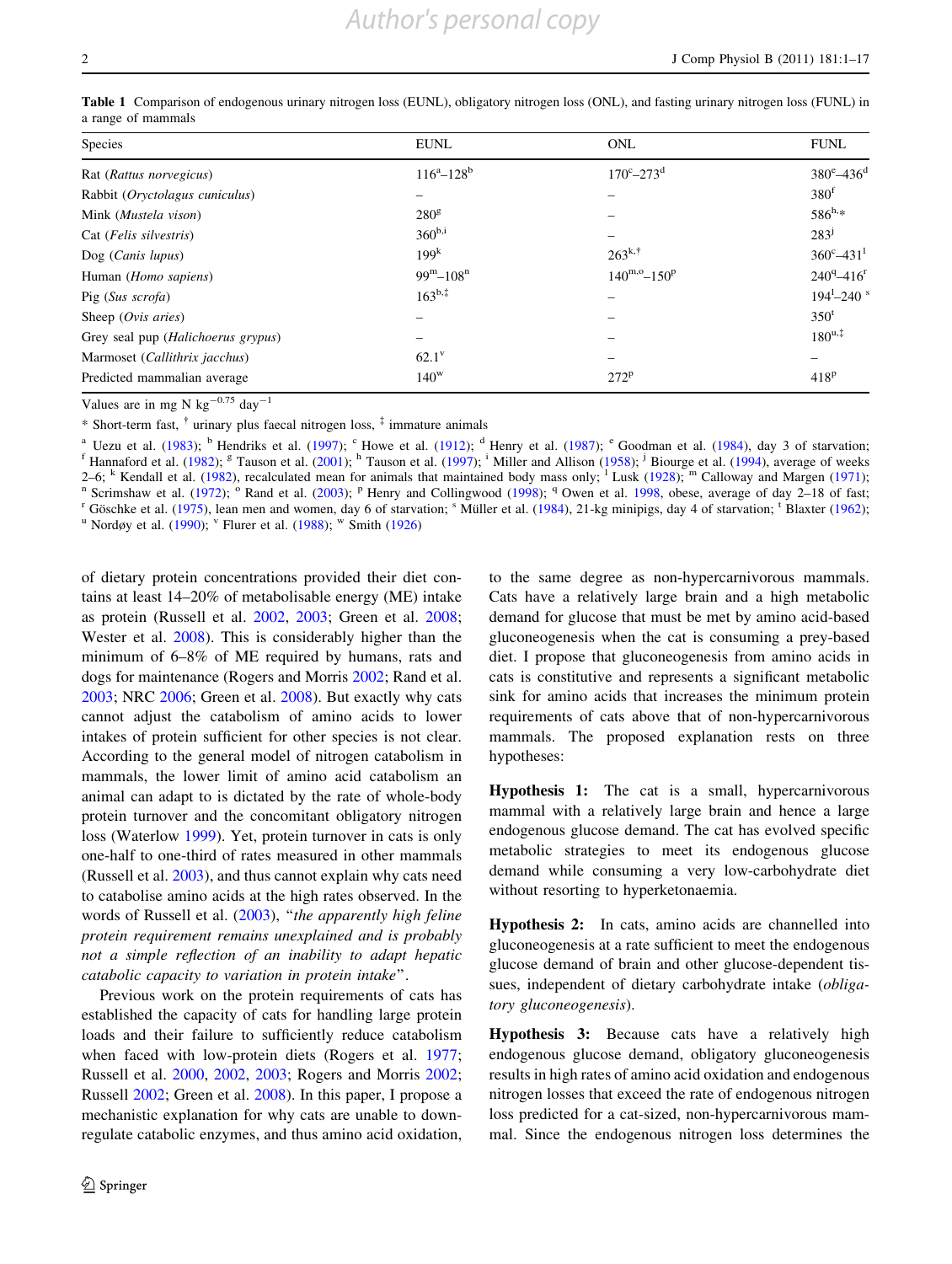<span id="page-2-0"></span>lower limit for protein requirements, obligatory gluconeogenesis thus increases minimum protein requirements of cats relative to non-hypercarnivorous mammals.

The main premises underlying these hypotheses will be discussed in detail and placed in a comparative mammalian context. The proposed alternative explanation for the high protein requirement of the domestic cat also addresses several as-yet unresolved questions, such as why the fasting urinary nitrogen loss (FUNL) of cats should be lower than their endogenous urinary nitrogen loss (EUNL), or why domestic cats may be particularly prone to developing obesity, insulin resistance and type-II diabetes mellitus.

# What is the natural diet of the cat?

Adult, non-reproductive cats have no demonstrable dietary requirement for carbohydrate (MacDonald et al. [1984\)](#page-15-0), but like all mammals, cats have certain tissues and organs that absolutely require glucose. Examples include brain, spinal cord and peripheral nerves, red blood cells, renal medulla, testes, mammary gland during lactation, and the pregnant uterus (Waites and Setchell [1964;](#page-16-0) Sokoloff et al. [1977](#page-16-0); Oftedal et al. [1993;](#page-15-0) Berg et al. [2002;](#page-12-0) Sunehag et al. [2002](#page-16-0)). Metabolic dependence on glucose in cats is illustrated by the fact that feeding behaviour can be triggered if plasma glucose is lowered by administration of insulin or 2-deoxyglucose (Rowland [1981\)](#page-15-0). Mammalian body stores of carbohydrate—glycogen in liver and muscle—are quite limited, and account for only 200–500 g total in humans (Flatt [1995\)](#page-13-0) and ca. 0.65% of fat-free mass in rats (Even et al. [2001;](#page-13-0) Morifuji et al. [2005](#page-15-0)). Since glucose is an essential substrate for the cat, the question is how this demand can be met on a hypercarnivorous diet. As shown in Table 2, a cat consuming small vertebrate prey would receive only 1–2% of its ME intake as carbohydrate, unless ingesting selectively only body parts that are high in glycogen such as liver (Table 2). Even a mouse fully

Table 2 Composition of potential prey items, human-provided foods, and dietary recommendations for cats

| Food item                                                     | BM<br>(g)  | Fat      | Protein   | Water<br>$(\%$ BM) | Ash        | <b>CHO</b>      | <b>ME</b><br>$(kJ g^{-1})$ | Fat       | Protein<br>$(\%$ ME) | <b>CHO</b> |
|---------------------------------------------------------------|------------|----------|-----------|--------------------|------------|-----------------|----------------------------|-----------|----------------------|------------|
| Vertebrate prey                                               |            |          |           |                    |            |                 |                            |           |                      |            |
| Old-field mouse <sup>a</sup> ( <i>Peromyscus polionotus</i> ) | 11.4       | 12.0     | 17.0      | 64.7               | 3.67       | 0.57            | 7.46                       | 61        | 38                   | 1.3        |
| Common vole <sup>b</sup> (Microtus arvalis)                   | 16.1       | 14.3     | 16.2      | 63.5               | 3.30       | 0.56            | 8.18                       | 66        | 33                   | 1.1        |
| Bank vole <sup>c</sup> ( <i>Clethrionomys glareolus</i> )     | 21.3       | 4.00     | 20.5      | 71.2               | 3.70       | 0.62            | 5.04                       | 30        | 68                   | 2.1        |
| Lab mouse <sup>d</sup> ( <i>Mus musculus</i> )                | 20.5       | 14.5     | 18.1      | 62.7               | 3.65       | 0.56            | 8.57                       | 64        | 35                   | 1.1        |
| Lab mouse, after a meal of wheat*                             | 22.0       | 14.3     | 17.9      | 61.8               | 3.60       | 1.61            | 8.63                       | 62        | 35                   | 3.1        |
| Rabbit, newborn <sup>e</sup> (Oryctolagus cuniculus)          | 53.0       | 5.75     | 11.6      | 79.9               | 2.20       | 0.61            | 4.21                       | 52        | 46                   | 2.4        |
| 1-Day chick <sup>f</sup> (Gallus domesticus)                  | 4.5        | 5.73     | 16.6      | 74.4               | 1.16       | 0.46            | 5.02                       | 43        | 55                   | 1.6        |
| Small passerine birdf,g,h,i,j                                 | $10 - 100$ | $5 - 15$ | $19 - 21$ | $63 - 71$          | $\sim$ 3.2 | $0.4 - 0.5$     | $5.5 - 8.9$                | $35 - 64$ | $35 - 64$            | $1 - 2$    |
| Human-provided foods                                          |            |          |           |                    |            |                 |                            |           |                      |            |
| Whole milk <sup>k</sup>                                       |            |          |           |                    |            |                 | 2.51                       | 49        | 21                   | 30         |
| Beef liver, fresh <sup>k</sup>                                |            |          |           |                    |            |                 | 5.64                       | 25        | 63                   | 12         |
| Dry kibble $11$                                               |            |          |           |                    |            |                 | 13.5                       | 23        | 40                   | 37         |
| Dry kibble $2^m$                                              |            | -        |           | -                  | -          | -               | 20.5                       | 50        | 33                   | 18         |
| Canned wet $1n$                                               |            |          |           |                    |            | -               | 5.49                       | 53        | 29                   | 18         |
| Canned wet 2 <sup>o</sup>                                     |            |          |           | -                  | -          | $\qquad \qquad$ | 4.46                       | 46        | 38                   | 16         |
| Experimental 'high-protein' diet <sup>p</sup>                 |            |          |           |                    |            |                 |                            | 39        | 50                   | 11         |
| NRC recommendation for maintenance <sup>q</sup>               |            |          |           |                    |            |                 |                            | 20        | 20                   | -          |

Carbohydrate (CHO) content of prey was estimated assuming that fat-free mass of rodents contains 0.65% and of birds, 0.50% carbohydrate (Swain [1992;](#page-16-0) Edwards et al. [1999](#page-13-0); Even et al. [2001](#page-13-0); Morifuji et al. [2005](#page-15-0)). Metabolisable energy (ME) was calculated from Atwater factors for protein, carbohydrate, and fat of 16.74, 16.74, and 37.66 MJ kg<sup>-1</sup> (NRC [2006\)](#page-15-0). Note that foods may vary in digestibility and true ME values may differ from calculated values

#### BM body mass

\* See [Appendix](#page-11-0) for calculations

<sup>a</sup> Kaufman and Kaufman ([1977\)](#page-14-0); <sup>b</sup> Sawicka-Kapusta ([1970\)](#page-16-0); <sup>c</sup> Sawicka-Kapusta ([1974\)](#page-16-0); <sup>d</sup> Bailey et al. ([1960\)](#page-12-0); <sup>e</sup> Xiccato et al. [\(1999](#page-16-0)); <sup>f</sup> Dierenfeld et al. [\(2001](#page-13-0)); <sup>g</sup> Blem [\(1976](#page-13-0)); <sup>h</sup> Swain [\(1992](#page-16-0)); <sup>i</sup> Taruscio an Database [\(2009](#page-16-0)); <sup>1</sup> 'Hills Science diet for cats, adult indoor', information provided on manufacturer's website, Hill's Pet Nutrition, Inc. [\(2010](#page-14-0)); <sup>m</sup> 'Eukanuba feline recovery dry', Martin and Rand [\(1999](#page-15-0)); <sup>n</sup> 'Whiskas tender chicken and liver', information provided on manufacturer's website, Iams products for cats  $(2010)$  $(2010)$ ; <sup>p</sup> Green et al.  $(2008)$  $(2008)$ ; <sup>q</sup> NRC  $(2006)$  $(2006)$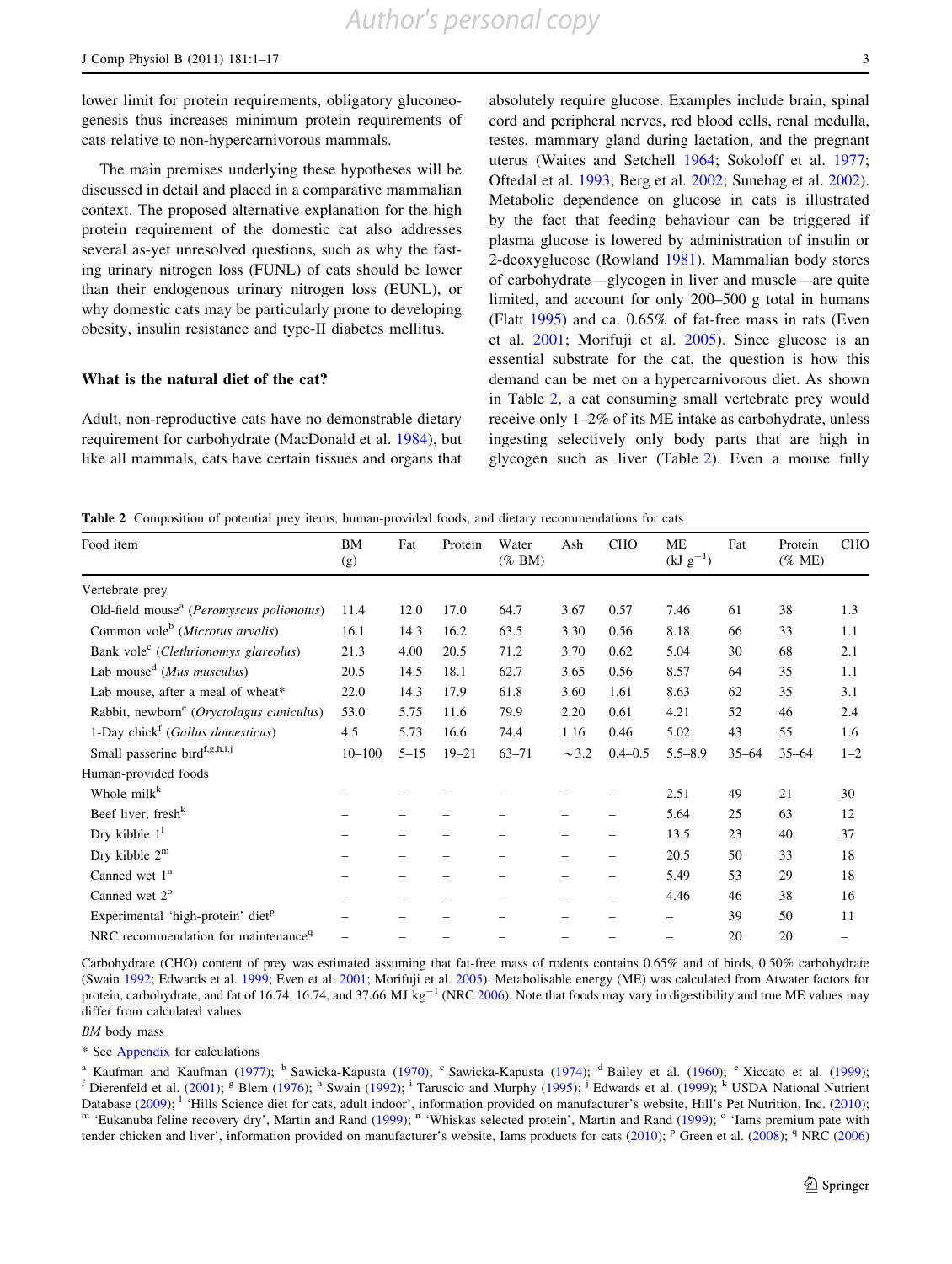'gut-loaded' with digestible carbohydrate (e.g. wheat grain) contains less than 4% of ME as carbohydrate (Table [2](#page-2-0); [Appendix](#page-11-0)), but secondary consumption of carbohydrate is unlikely to be of practical significance as cats generally do not consume the digestive tracts of their prey (Leyhausen [1979](#page-14-0)). To put macronutrient intake by cats into perspective, a prey-based diet contains 1–2:30–68:30–68% of ME as carbohydrate:fat:protein (Table [2\)](#page-2-0), compared with typical macronutrient ratios of ca. 15–35:20–50:30–40 in commercial cat food (Martin and Rand [1999;](#page-15-0) Table [2](#page-2-0)), 55:30:15 in human reference diets (Gannon and Nuttall [2004\)](#page-13-0), 20:50:30 in human low-carbohydrate, high-protein diets (Gannon and Nuttall [2004\)](#page-13-0), and 8:50:42 for the traditional diet of the Greenland Inuit (''Eskimo''; Heinbecker [1928\)](#page-14-0). Assuming a daily ME consumption of 1,000 kJ or 6–12 small rodents (NRC [2006](#page-15-0); Table [2](#page-2-0)), a cat would receive between 0.6 and 1.1 g of carbohydrate from its diet. At a fat content of 12% for wild prey, the cat would ingest an additional 1.8 g of glycerol supplying a maximum of 1.8 g glucose contingent on complete oxidation of ingested fatty acids (Cahill et al. [1966](#page-13-0); Streja et al. [1977;](#page-16-0) Mac-Donald et al. [1984\)](#page-15-0). Thus, the amount of carbohydrate typically available from a prey-based diet (range 2.4–2.9 g day<sup>-1</sup>) is insufficient to meet the net glucose demand of the brain  $(3.1 \text{ g day}^{-1})$ ; Table [4\)](#page-7-0), even without considering glucose use by other obligate glucose-consuming tissues. No data are available for cats, but glucose demand by obligate glucose-consuming tissues other than brain accounts for ca. 40% of brain glucose consumption in humans (Cahill et al. [1966;](#page-13-0) Sokoloff et al. [1977](#page-16-0)), and it is possible that the proportion of glucose use by extracerebral tissues is greater in cats as a result of their relatively smaller brain (Table [4](#page-7-0)).

It appears that a prey-based diet routinely supplies insufficient carbohydrate to meet metabolic demands in the hypercarnivorous cat. In contrast, omnivores and herbivores are likely to encounter carbohydrate deficiency only sporadically and most likely as a result of starvation or in the context of physiological states that cause an increase in endogenous glucose demand. As discussed in the following sections, omnivores and hypercarnivores differ in their response to dietary carbohydrate insufficiency: in omnivores, glucose is partially replaced by ketone bodies, whereas high rates of gluconeogenesis remove any dependence on dietary carbohydrate in hypercarnivores.

# Ketone bodies: glucose substitutes

Ketone bodies (acetoacetate,  $\beta$ -hydroxybutyrate, and acetone) are lipid-derived metabolites that provide a substitute fuel that can be taken up and utilised by most tissues including heart and brain (Owen et al. [1967;](#page-15-0) Robinson and

Williamson [1980\)](#page-15-0). Conditions that stimulate ketogenesis are a low insulin:glucagon ratio, high rates of lipolysis and fatty acid oxidation, and reduced intracellular availability of glucose, as is the case in starvation, on carbohydratedeficient diets, or in insulin-dependent diabetes mellitus (Klein and Wolfe [1992](#page-14-0); Mitchell et al. [1995\)](#page-15-0). In general, omnivorous mammals respond to both carbohydrate deficiency and total starvation with an increase in ketone body production, although the degree of hyperketonaemia may differ considerably between species (Robinson and Williamson [1980](#page-15-0)). Both humans and rats respond to lowcarbohydrate diets with rapidly developing hyperketonaemia (Likhodii et al. [2002;](#page-14-0) Astrup et al. [2004\)](#page-12-0). The ketogenic response is exacerbated if endogenous glucose demands are increased, e.g. during pregnancy and lactation (Felig [1973](#page-13-0); Doreau et al. [1981](#page-13-0); Jeanblain and Durix [1985;](#page-14-0) Mitchell et al. [1995](#page-15-0); Dalrymple [2004](#page-13-0); Ayala et al. [2006](#page-12-0)). Domestic ruminants, which rely on gluconeogenesis rather than dietary carbohydrate to meet their glucose needs, appear particularly susceptible to pathological hyperketonemia under conditions of elevated glucose demand (Heitmann et al. [1987](#page-14-0)). Simply put, the elevation of ketone bodies above basal levels signals the carbohydrate-deficient state; conversely, low circulating concentrations of ketone bodies indicate that the rate of glucose appearance (dietary plus endogenous) is sufficient to meet metabolic glucose demands. Ketone bodies are utilised by brain proportional to their arterial concentrations (Hawkins et al. [1971](#page-14-0); Robinson and Williamson [1980;](#page-15-0) Blomqvist et al. [2002](#page-13-0)) and in humans, can provide as much as 60% of brain substrate requirements during prolonged starvation (Cahill [1983\)](#page-13-0). This partial substitution of glucose by ketones not only helps to maintain fuel supply to the brain, but also reduces the need for protein catabolism to provide gluconeogenic precursors (Cahill [1983](#page-13-0); VanItallie and Nufert [2003](#page-16-0)) and thus greatly prolongs survival time, as mammals tend to have a greater capacity for catabolism of body fat than body protein. However, brain tissue cannot run on ketone bodies as an exclusive substrate and continues to use glucose at all times (Sokoloff et al. [1977](#page-16-0); Hertz and Dienel [2002\)](#page-14-0).

Adult cats fed very low-carbohydrate diets  $(\leq 10\%$  of ME) do not develop hyperketonaemia (Chugani et al. [1991](#page-13-0); Dobenecker et al. [1998;](#page-13-0) Pazak et al. [1998;](#page-15-0) Blanchard et al. [2002](#page-13-0); Thiess et al. [2004\)](#page-16-0). Nevertheless, cats develop significant hyperketonaemia during starvation (Blanchard et al. [2002](#page-13-0)) and in insulin-deficient diabetes (Stadie et al. [1940](#page-16-0)), indicating that lack of ketone body accumulation in cats on very low-carbohydrate diets is not due to a defect in ketogenesis. This metabolic pattern in cats is consistent with high rates of gluconeogenesis sufficient to suppress ketogenesis in the fed state, and reduction of gluconeogenesis and gradual substitution of glucose by ketone bodies to spare protein during prolonged starvation, as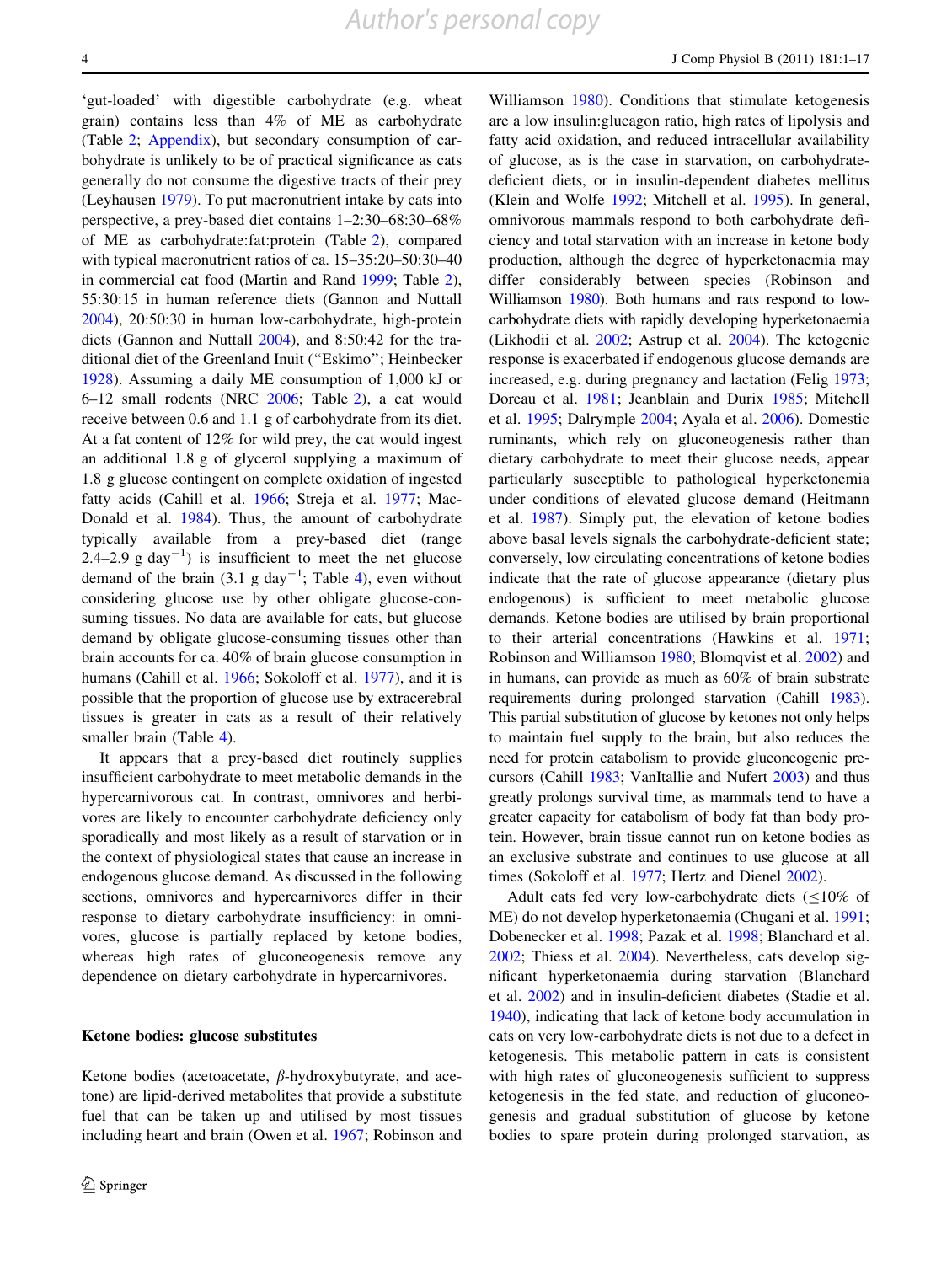indicated by a reduction in daily nitrogen loss (FUNL  $\lt$ EUNL; Table [1](#page-1-0)). Cats likely evolved under conditions of intermittent deprivation, e.g. due to seasonal changes in abundance and composition of prey, and retain the ability to utilise hyperketonaemia as an adaptive response during total starvation.

# Gluconeogenesis

A number of authors have proposed that cats have constitutively high rates of gluconeogenesis and in this regard resemble ruminant mammals (Rogers et al. [1977](#page-15-0); Kettelhut et al. [1980;](#page-14-0) MacDonald et al. [1984;](#page-15-0) Lobley [1992](#page-14-0)). This is particularly remarkable since most cats used in scientific studies are maintained on diets (Miller and Allison [1958](#page-15-0); Greaves and Scott [1960](#page-13-0); Biourge et al. [1994;](#page-13-0) Hendriks et al. [1997;](#page-14-0) Russell et al. [2000,](#page-15-0) [2002,](#page-15-0) [2003](#page-15-0); Green et al. [2008\)](#page-13-0) that contribute 5–20 times the amount of carbohydrate on a ME basis than what might be considered the 'natural' diet of the species (Table [2\)](#page-2-0). In other words, high rates of gluconeogenesis in the cat appear to be essentially preserved despite a significant intake of carbohydrate. Because postprandial gluconeogenesis has not been measured in cats, it is currently not possible to assess to what extent, if any, gluconeogenesis is reduced following the consumption of carbohydrate. In humans and rats, ingestion of a mixed meal suppresses hepatic glucose output by insulin-mediated mechanisms as well as by the direct effects of postprandial hyperglycaemia (Tonelli et al. [2005\)](#page-16-0). Insulin suppresses hepatic glucose output directly by inhibiting glycogenolysis and gluconeogenesis, and indirectly by inhibiting lipolysis and stimulating lipogenesis, thus reducing the availability of non-esterified fatty acids (Sugden [2007\)](#page-16-0). Insulin resistance and incomplete suppression of gluconeogenesis in response to insulin result in reduced glucose tolerance, i.e. an increase in the time required to restore baseline plasma glucose after carbohydrate administration as part of a glucose tolerance test. Glucose tolerance in cats is low compared with dogs, humans, rats and horses (Kaiyala et al. [1999](#page-14-0); Appleton et al. [2001;](#page-12-0) Hoffman et al. [2003](#page-14-0); Morens et al. [2006](#page-15-0)), consistent with the failure to suppress gluconeogenesis in the presence of excess carbohydrate. A similar pattern of glucose intolerance, also known as 'starvation diabetes' (Lundbæk [1948\)](#page-14-0), can be induced in omnivorous species by adaptation to a high-protein, carbohydrate-free diet (McClellan and Du Bois [1930](#page-15-0); Belo et al. [1976](#page-12-0)) or by fasting (Féry et al.  $1990$ ; Horton and Hill  $2001$ ). When a glucose load is given to normal rats, hepatic glucose production is completely suppressed 1 h after dosing, whereas there is no detectable suppression of hepatic glucose production in starved rats under the same conditions (Smadja et al. [1990](#page-16-0)). The crucial difference between cats on the one hand and humans and rats on the other is while the latter can be habituated to a high-protein, very low carbohydrate diet and develop similar metabolic patterns to cats (high rates of protein-based gluconeogenesis, glucose intolerance), they revert back to their normal omnivorous pattern (low and variable gluconeogenesis, high glucose tolerance) when returned to a mixed diet.

Assuming that glucose tolerance in cats is reduced as a result of constitutively high rates of gluconeogenesis, it might be predicted that cats are susceptible to developing obesity and insulin resistance on diets containing high levels of carbohydrate. Clinical observations confirm that in cats, consumption of a diet containing a significant proportion of ME as available carbohydrate may be associated with hyperglycaemia, hyperinsulinaemia, insulin resistance and obesity, whereas isocaloric diets higher in protein and lower in carbohydrate are beneficial in restoring insulin sensitivity and promoting fat loss in cats (Rand et al. [2004](#page-15-0); Hoenig et al. [2007\)](#page-14-0). Insulin resistance and obesity are linked to development of non-insulin-dependent (type-II) diabetes mellitus, and cats are considerably more prone than dogs to development of type-II diabetes (Hoenig [2002](#page-14-0); Rand et al. [2004](#page-15-0)).

High rates of gluconeogenesis in cats require a steady supply of precursors. Gluconeogenesis includes extensive recycling of glucose via lactate and alanine, as well as de novo production of glucose from non-carbohydrate precursors (Katz and Tayek [1998,](#page-14-0) [1999\)](#page-14-0). In cats, the only quantitatively significant precursors available for de novo glucose synthesis are amino acids, followed by glycerol. Glycerol is both readily converted to glucose and relatively abundant as a constituent of dietary and endogenous triglyceride (Streja et al. [1977](#page-16-0)), but its utilisation as a gluconeogenic substrate is limited by the need to oxidise the associated free fatty acids. Therefore, the principal substrates for glucose synthesis available to cats and other hypercarnivores are amino acids.

# Amino acid metabolism

The principal metabolic fates of amino acids include protein synthesis, synthesis of other essential compounds (e.g. creatine, purine bases), and oxidative catabolism to glucose, ketone bodies, and carbon dioxide (Jungas et al. [1992](#page-14-0); Waterlow [2006\)](#page-16-0). Nitrogen generated during amino acid catabolism is converted to urea and excreted; other minor nitrogenous end products of mammals include ammonia and uric acid (Wright [1995\)](#page-16-0). In omnivores, amino acid oxidation accounts for a small proportion of total energy expenditure, and assuming that intake of energy is adequate, use of amino acids for maintenance of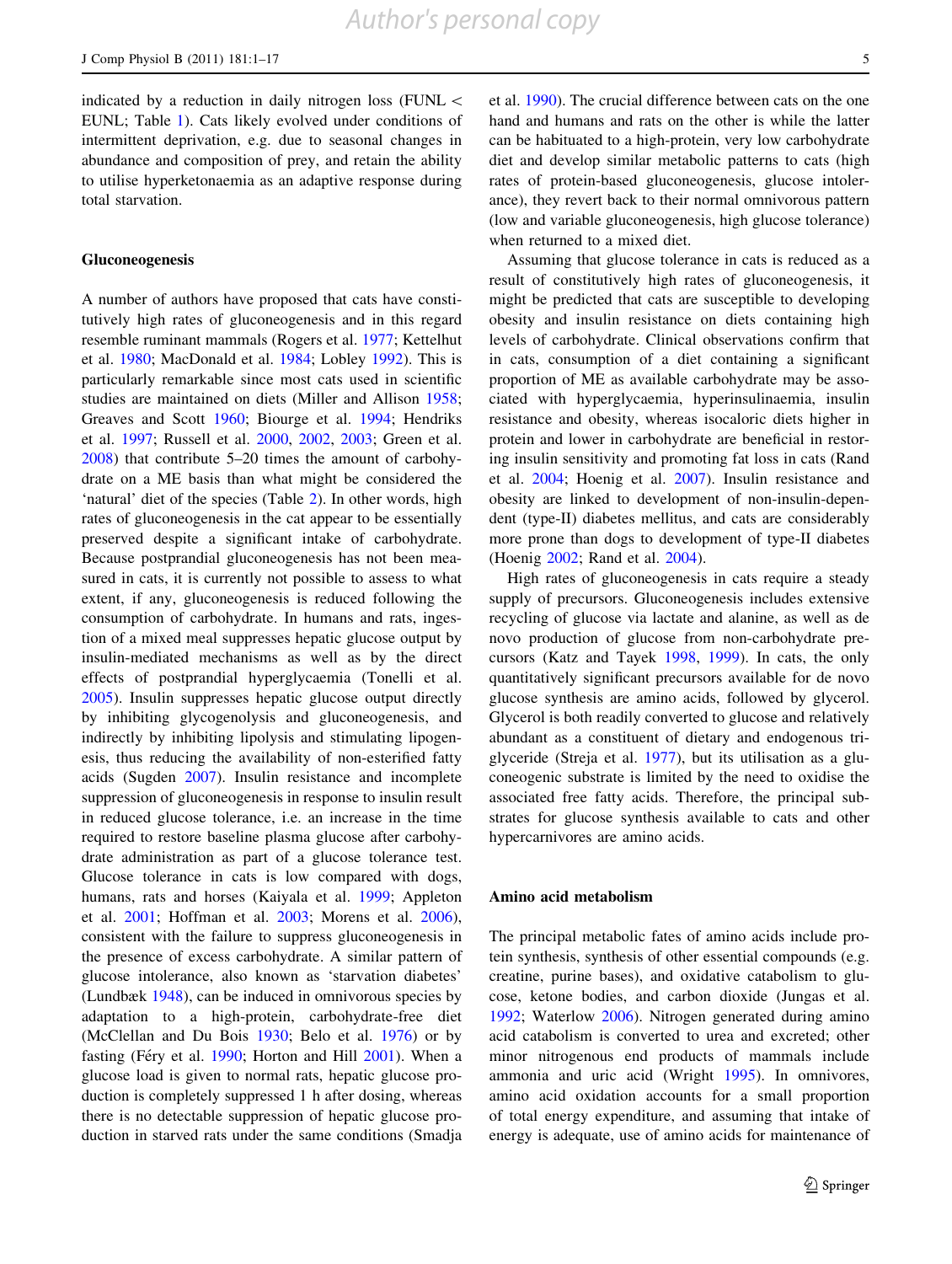the body protein mass takes priority over the use of amino acids as fuel (Moundras et al. [1993](#page-15-0); Millward [1995\)](#page-15-0).

Degradation of amino acids involves two metabolic cycles, the urea cycle and the tricarboxylic acid (TCA) cycle. While the TCA cycle is common to all cells with mitochondria, the urea cycle occurs almost exclusively in the liver (Morris [2002](#page-15-0)), which is also the principal site of gluconeogenesis. The urea cycle is functionally linked to gluconeogenesis via TCA cycle intermediates, resulting in the coordination of urea formation and gluconeogenesis (Jungas et al. [1992\)](#page-14-0). After deamination, the nitrogen moiety of amino acids enters the urea cycle, while residual carbon skeletons are converted into acetyl-CoA or acetoacetyl-CoA, pyruvate, and TCA cycle intermediates (Table 3). Acetyl-CoA and acetoacetyl-CoA cannot be converted to glucose, but may be oxidised directly in the TCA cycle, used for ketogenesis, or for the synthesis of fatty acids or cholesterol. Net lipogenesis from amino acids is considered a minor pathway in general (Jungas et al. [1992;](#page-14-0) Welle [1999](#page-16-0)). The branched-chain amino acids (leucine, isoleucine, valine) are absorbed primarily by muscle, where they are catabolised by transamination (usually to glutamate) followed by oxidation. Since oxaloacetate is a key intermediate in gluconeogenesis, all amino acids that are catabolised via pyruvate or TCA cycle intermediates

Table 3 Principal intermediates in the oxidative disposal of protein amino acids according to Berg et al. [\(2002](#page-12-0))

| Amino acid    | Metabolic intermediate                |
|---------------|---------------------------------------|
| Alanine       | Pyruvate                              |
| Arginine      | $\alpha$ -Ketoglutarate*              |
| Asparagine    | Oxaloacetate*                         |
| Aspartic acid | Oxaloacetate*, fumarate*              |
| Cysteine      | Pyruvate                              |
| Glutamine     | $\alpha$ -Ketoglutarate*              |
| Glutamic acid | $\alpha$ -Ketoglutarate*              |
| Glycine       | Pyruvate                              |
| Histidine     | $\alpha$ -Ketoglutarate*              |
| Isoleucine    | Acetyl-CoA, succinyl-CoA*             |
| Leucine       | Acetyl-CoA, acetoacetyl-CoA           |
| Lysine        | Acetoacetyl-CoA                       |
| Methionine    | Succinyl-CoA*                         |
| Phenylalanine | Acetoacetyl-CoA, fumarate*            |
| Proline       | $\alpha$ -Ketoglutarate*              |
| Serine        | Pyruvate                              |
| Threonine     | Pyruvate, succinyl-CoA*               |
| Tryptophan    | Pyruvate, acetyl-CoA, acetoacetyl-CoA |
| Tyrosine      | Acetoacetyl-CoA, fumarate*            |
| Valine        | Succinyl-CoA*                         |

\* Tricarboxylic acid cycle intermediate

are potentially gluconeogenic; only leucine and lysine are exclusively ketogenic (Table 3).

The majority of amino acids are catabolised via pyruvate or TCA intermediates (Table 3), resulting in entry of 4- and 5-carbon intermediates into the TCA cycle (anaplerosis). For every turn of the cycle, one 2-carbon unit enters as acetyl-CoA and two 1-carbon units leave as  $CO<sub>2</sub>$ . While pyruvate can enter the cycle as acetyl-CoA after decarboxylation by pyruvate dehydrogenase, compounds containing four or five carbons cannot be fully oxidised in the TCA cycle, and the anaplerotic influx of carbon to the cycle has to be balanced by an equivalent removal of carbon (cataplerosis) to maintain cycle function (Owen et al. [2002](#page-15-0)). This is achieved by routing oxaloacetate and other TCA intermediates into metabolic pathways such as gluconeogenesis via phosphoenolpyruvate carboxykinase (Owen et al. [2002;](#page-15-0) Hakimi et al. [2005](#page-14-0)). Channelling of amino acid skeletons into gluconeogenesis and ketogenesis not only maintains TCA cycle function (Owen et al. [2002](#page-15-0); Hakimi et al. [2005](#page-14-0)), but also converts a large range of amino acids into universal metabolic currency (glucose, ketone bodies) that can be taken up and utilised by other tissues (Jungas et al. [1992](#page-14-0)), many of which do not possess the enzymatic machinery for metabolising amino acids (Jungas et al. [1992](#page-14-0)) or which, like the brain, cannot take up amino acids at sufficient rates (Sokoloff et al. [1977\)](#page-16-0). In humans, conversion of amino acids to substrates that can be exported and oxidised by extrahepatic tissues is considered necessary to reduce the functional strain on liver metabolism, as complete postprandial oxidation of dietary amino acids by the liver would produce surplus ATP and exceed hepatic capacity for oxidative metabolism (Jungas et al. [1992](#page-14-0)). This constraint must apply to an even greater extent to hypercarnivores, given that their protein intakes are much higher than that of most human populations. Based on in vitro studies of cat hepatocytes, Beliveau and Freedland [\(1982](#page-12-0)) concluded that amino acids are protected from complete oxidation and preferentially directed into synthetic pathways (gluconeogenesis, protein synthesis) in cats. Glucose is not a precursor for fatty acid synthesis in cat liver cells (Richard et al. [1989](#page-15-0)), which would increase the availability of glucose as a substrate for extrahepatic tissues. Thus, gluconeogenesis is maximal in carnivores in the postprandial phase (shortly after a meal), whereas in omnivores, gluconeogenesis is maximal once the animal is postabsorptive or fasting (MacDonald et al. [1984\)](#page-15-0). This may also explain why the preferred meal pattern of the cat is frequent, small meals distributed throughout its activity cycle (Bradshaw [2006](#page-13-0)).

In summary, glucose synthesis is one of the principal means of oxidative amino acid disposal, and consumption of protein is necessarily accompanied by gluconeogenesis from amino acids. However, the question remains whether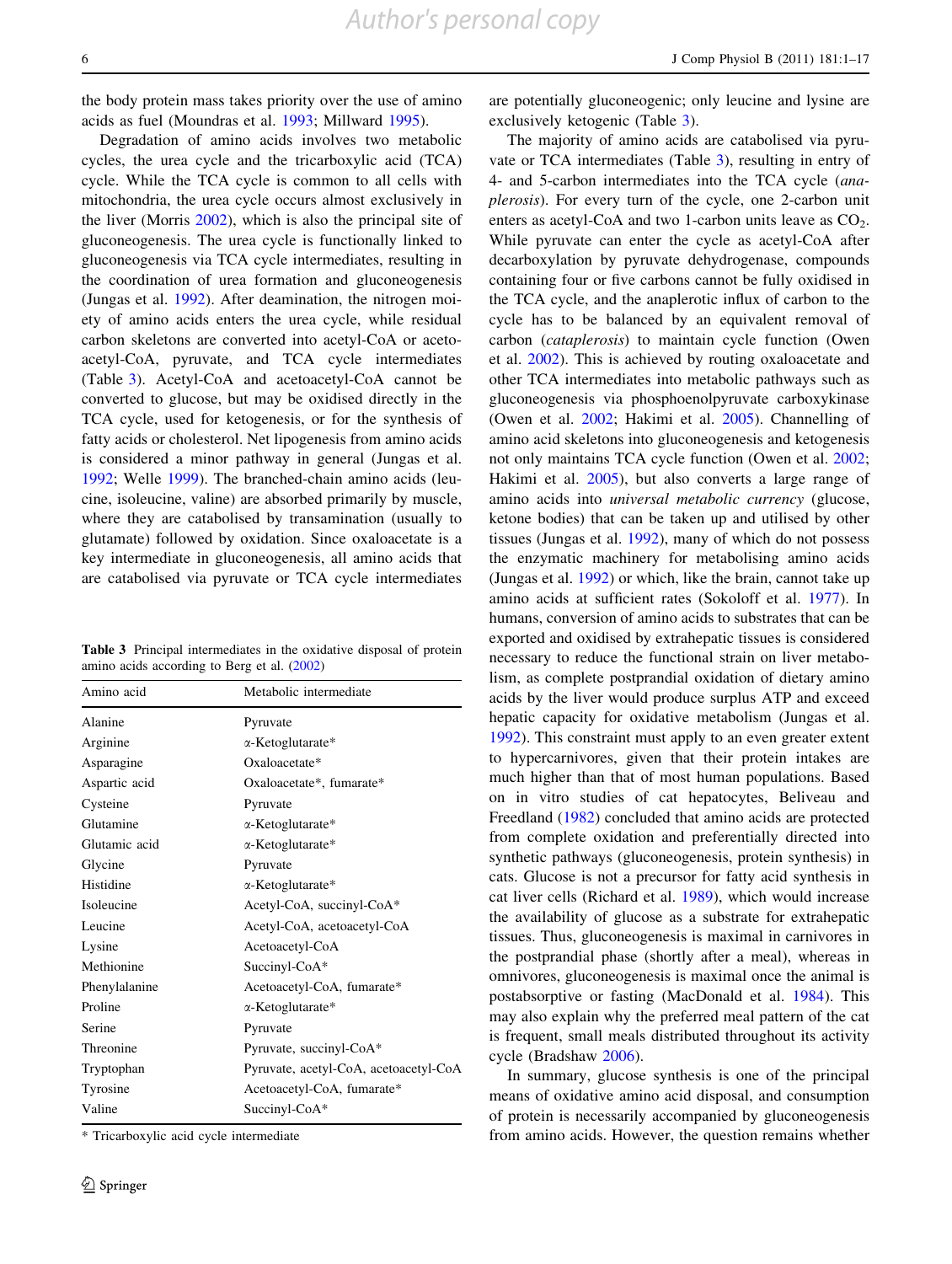gluconeogenesis in the cat is simply a means of disposing of excess amino acids (i.e. amino acids not required for the maintenance of body protein mass or other specific synthetic processes), or whether gluconeogenesis from amino acids continues despite relative protein deficiency and the threat of a negative nitrogen balance. In rats on a highprotein diet (60% casein by mass), the utilisation of dietary amino acids for gluconeogenesis may limit their availability for protein synthesis (Moundras et al. [1993\)](#page-15-0). In humans, pigs, dogs, and rats, fasting amino acid oxidation (FUNL) is substantially higher than the obligatory amino acid oxidation (EUNL) in the fed state (Table [1](#page-1-0)). The catabolism of additional amino acids provides substrates for gluconeogenesis during total starvation. These examples show that under certain conditions, glucose production takes metabolic priority over conservation of body protein, and lend support to the possibility that the protein requirement of cats is increased above that of omnivorous mammals as a result of homeorhetic partitioning of amino acids into obligatory gluconeogenesis. In keeping with this, Silva and Mercer ([1985\)](#page-16-0) suggested that cats are ''wasteful'' of amino acids at low protein intakes due to the high priority of gluconeogenesis. Furthermore, cats do not have a high requirement for indispensable amino acids, but for total amino nitrogen (Rogers and Morris [1979](#page-15-0)), consistent with utilisation of amino acids for gluconeogenesis, not net protein synthesis.

#### Protein turnover and nitrogen loss

Body proteins are constantly 'turned over' that is synthesised and broken down (Welle [1999;](#page-16-0) Waterlow [2006\)](#page-16-0). A proportion of the amino acids released by the breakdown of body protein is oxidised rather than recycled back into protein synthesis, and nitrogen is continually lost from the body in urine and faeces, as shed skin and hair, and in skin gland secretions. Nitrogen loss scales with protein intake and on a protein-free but otherwise adequate diet, daily nitrogen loss decreases to a minimum value after a period of adaptation (Hoffer [1999\)](#page-14-0). This minimum nitrogen loss is called the obligatory nitrogen loss or ONL (Hoffer [1999](#page-14-0)). Because nitrogen loss from the body has to be replaced by dietary intake, the ONL sets the lower limit for the amount of protein required to maintain nitrogen balance (Waterlow [1999\)](#page-16-0). In humans, the appropriate nitrogen intake to balance losses is estimated as 130–140% of the ONL (Young et al. [1989\)](#page-16-0).

Due to the practical challenge of collecting every last bit of nitrogen lost from the body, EUNL or total endogenous nitrogen loss (EUNL plus metabolic faecal nitrogen) is commonly measured instead of ONL (Kendall et al. [1982](#page-14-0); Flurer et al. [1988;](#page-13-0) Hendriks et al. [1997](#page-14-0); Owen et al. [1998](#page-15-0); Green et al. [2008\)](#page-13-0). In the basal state, EUNL accounts for the majority of ONL from the body (Table [1](#page-1-0)), and represents oxidative catabolism of amino acids as opposed to loss of nitrogen by other means (e.g. as shed hair, skin, or other cellular debris). During the transition to total starvation, amino acids are directed towards gluconeogenesis to meet endogenous glucose demands to compensate for the absence of dietary carbohydrate, nitrogen loss increases accordingly, and thus FUNL generally exceeds ONL and EUNL in mammals (Lusk [1928](#page-15-0); Nielsen et al. [1994](#page-15-0); Henry and Collingwood [1998](#page-14-0); Table [1\)](#page-1-0). In long-term starved humans, the FUNL (240–416 mg N kg<sup>-0.75</sup> day<sup>-1</sup>) is two to four times greater than estimated EUNL ( $\sim$  100 mg N kg<sup>-0.75</sup> day<sup>-1</sup>) due to use of amino acids for gluconeogenesis during fasting (Göschke et al. [1975;](#page-13-0) Henry and Collingwood [1998;](#page-14-0) Owen et al. [1998](#page-15-0); Hoffer [1999;](#page-14-0) Table [1\)](#page-1-0); feeding small quantities of carbohydrate significantly reduces urinary nitrogen loss by decreasing gluconeogenesis from amino acids (Owen et al. [1998\)](#page-15-0). In contrast, the measured EUNL of cats of 360 mg N kg<sup>-0.75</sup> day<sup>-1</sup> (Miller and Allison [1958](#page-15-0); Hendriks et al. [1997\)](#page-14-0) is considerably higher than the mean FUNL of cats fasted for 1–6 weeks of 283 mg N kg<sup>-0.75</sup>  $day^{-1}$  (Biourge et al. [1994;](#page-13-0) Table [1\)](#page-1-0). Because EUNL provides an approximation of amino acid oxidation, this observation provides further support for the proposition that in cats, minimal rates of gluconeogenesis from amino acids in the fed state are as high as, or even higher than, during total starvation (Rogers et al. [1977](#page-15-0); Kettelhut et al. [1980](#page-14-0)). Constitutively high rates of gluconeogenesis make sense if ensuring an uninterrupted supply of glucose is a metabolic priority, e.g. to support an organ system (brain, mammary gland, conceptus) that absolutely requires glucose to function.

#### The brain: glucose demands in relation to brain size

Brain tissue does not tolerate any interruption of its fuel supply and its default fuel is glucose (Sokoloff et al. [1977](#page-16-0); Hertz and Dienel [2002](#page-14-0)), although partial substitution by ketone bodies may occur during prolonged starvation (Cahill et al. [1966](#page-13-0); Owen et al. [1967](#page-15-0)). Brain glucose demand depends primarily on brain mass, and there are large differences among mammals in the proportion of whole-body glucose demand used by the brain as a result of the allometry of brain size and taxonomic differences in encephalisation. For example, uptake of glucose by the brain accounts for 40–50% of whole-body glucose turnover in humans, whose brain represents 2% of body mass, but for only ca. 10% of whole-body glucose turnover in the sheep with a brain that accounts for only 0.2% of body mass (Pell and Bergman [1983](#page-15-0); Ekberg et al. [1999](#page-13-0)). In humans, changes in brain glucose demand from birth to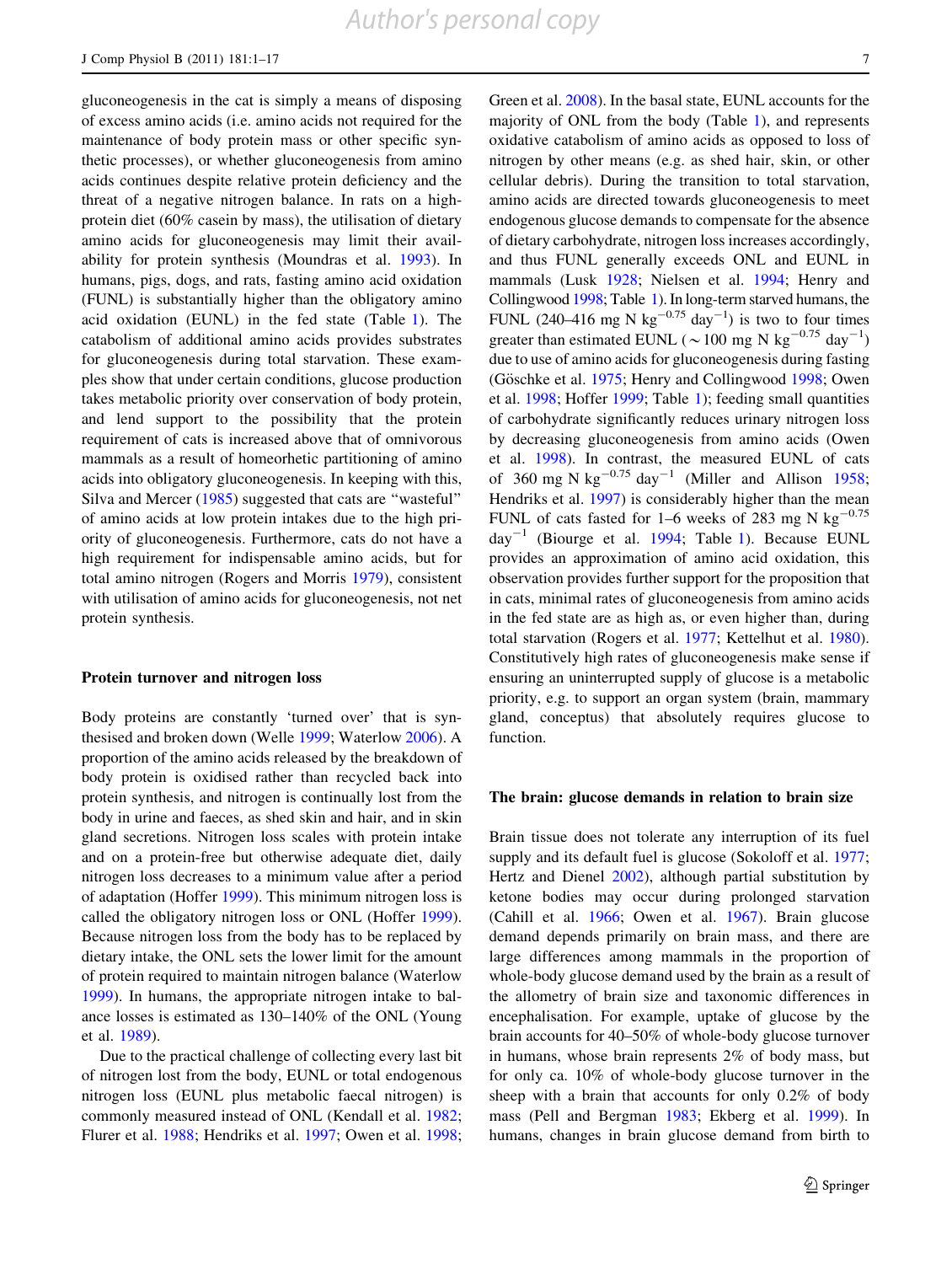| Species                                                                                                                                                                                                                                                                                                                                                                                                                                                                                                  | Body                          | Brain               | Brain                                                         | $\mathrm{CMR}_{\mathrm{glu}}$                                                                                                               | Brain glucose demand                   |                                                                 |
|----------------------------------------------------------------------------------------------------------------------------------------------------------------------------------------------------------------------------------------------------------------------------------------------------------------------------------------------------------------------------------------------------------------------------------------------------------------------------------------------------------|-------------------------------|---------------------|---------------------------------------------------------------|---------------------------------------------------------------------------------------------------------------------------------------------|----------------------------------------|-----------------------------------------------------------------|
|                                                                                                                                                                                                                                                                                                                                                                                                                                                                                                          | mass (kg)                     | mass <sub>(g)</sub> | $(\%$ of BM)                                                  | $(\mu$ mol 100 g <sup>-1</sup> min <sup>-1</sup> )                                                                                          | $(g\,\mathrm{day}^{-1})^*$<br>Absolute | $(g \text{ kg BM}^{-0.75} \text{ day}^{-1})$<br>Relative (RCMR) |
| Published values (Fig. 1)                                                                                                                                                                                                                                                                                                                                                                                                                                                                                |                               |                     |                                                               |                                                                                                                                             |                                        |                                                                 |
| Mouse (Mus musculus dom.)                                                                                                                                                                                                                                                                                                                                                                                                                                                                                | $0.0183^{a}$                  | $0.446^{a}$         | 2.44                                                          | $72^{b,c}$                                                                                                                                  | 0.083                                  | $\overline{C}$                                                  |
| Ground squirrel (Spermophilus tridecemlineatus)                                                                                                                                                                                                                                                                                                                                                                                                                                                          | $0.146^{d}$                   | $2.39^{d,e}$        | 1.64                                                          | $60^{\circ}$                                                                                                                                | 0.37                                   | 1.6                                                             |
| Rat (Wistar) (Rattus norvegicus dom.)                                                                                                                                                                                                                                                                                                                                                                                                                                                                    | $0.205$ <sup>g</sup>          | $1.75^{\rm h}$      | 0.85                                                          | 651                                                                                                                                         | 0.29                                   | 0.96                                                            |
| Cat (Felis silvestris dom.)                                                                                                                                                                                                                                                                                                                                                                                                                                                                              | 3.41 <sup>j</sup>             | $30.2^{\rm j}$      | 0.89                                                          | 40 <sup>k</sup>                                                                                                                             | 3.1                                    | 1.2                                                             |
| Dog (Canis lupus dom.)                                                                                                                                                                                                                                                                                                                                                                                                                                                                                   | $19.9^{\rm l}$                | $85.2^{1}$          | 0.43                                                          | 34 <sup>m</sup>                                                                                                                             | 7.5                                    | 0.80                                                            |
| Sheep (Ovis aries dom.)                                                                                                                                                                                                                                                                                                                                                                                                                                                                                  | 57.5 <sup>n</sup>             | $114^n$             | 0.20                                                          | 35 <sup>n</sup>                                                                                                                             | $\overline{10}$                        | 0.50                                                            |
| Human (Homo sapiens)                                                                                                                                                                                                                                                                                                                                                                                                                                                                                     | $0.0^{\circ}$                 | 1,400°              | 2.0                                                           | $26^{\circ}$ $(30^{\circ}P)^{\dagger}$                                                                                                      | 94 (110) <sup>†</sup>                  | $3.9(4.5)^{+}$                                                  |
| Weddell seal (Leptonychotes weddellii)                                                                                                                                                                                                                                                                                                                                                                                                                                                                   | 3769                          | 5639                | 0.15                                                          | 28 <sup>r</sup>                                                                                                                             |                                        | 0.48                                                            |
| Predicted values A: Cat-sized eutherians from different orders                                                                                                                                                                                                                                                                                                                                                                                                                                           |                               |                     |                                                               |                                                                                                                                             |                                        |                                                                 |
| Rabbit (Oryctolagus cuniculus dom.)                                                                                                                                                                                                                                                                                                                                                                                                                                                                      | 3.68 <sup>s</sup>             | $10.6^\circ$        | 0.29                                                          | 48                                                                                                                                          | 1.3                                    | 0.49                                                            |
| Armadillo (Dasypus novemcinctus)                                                                                                                                                                                                                                                                                                                                                                                                                                                                         | $3.40^{s}$                    | $7.5^s$             | 0.22                                                          | 50                                                                                                                                          | 0.97                                   | 0.39                                                            |
| Woodchuck (Marmota monax)                                                                                                                                                                                                                                                                                                                                                                                                                                                                                | 4.20 <sup>t</sup>             | 11.2 <sup>t</sup>   | 0.27                                                          | 47                                                                                                                                          | 1.4                                    | 0.47                                                            |
| Rock hyrax (Procavia capensis)                                                                                                                                                                                                                                                                                                                                                                                                                                                                           | $80^{\rm u}$<br>$\mathcal{C}$ | 20.5 <sup>u</sup>   | 0.54                                                          | $\overline{4}$                                                                                                                              | 2.3                                    | 0.85                                                            |
| Dik-dik (Madoqua kirki)                                                                                                                                                                                                                                                                                                                                                                                                                                                                                  | $4.60^{\rm v}$                | $37^v$              | 0.80                                                          | $\overline{4}$                                                                                                                              | 3.9                                    | 1.2                                                             |
| Capuchin monkey (Cebus capuchin)                                                                                                                                                                                                                                                                                                                                                                                                                                                                         | $3.10^{8}$                    | 72.2 <sup>s</sup>   | 2.3                                                           | 38                                                                                                                                          | 7.1                                    | 3.0                                                             |
| Predicted values B: Carnivora from 0.2 to 365 kg                                                                                                                                                                                                                                                                                                                                                                                                                                                         |                               |                     |                                                               |                                                                                                                                             |                                        |                                                                 |
| Stoat (Mustela erninea)                                                                                                                                                                                                                                                                                                                                                                                                                                                                                  | $0.185^w$                     | $4.5^w$             | 2.4                                                           | 54                                                                                                                                          | 0.62                                   | 2.2                                                             |
| Mink (Mustela vison dom.)                                                                                                                                                                                                                                                                                                                                                                                                                                                                                | 1.56 <sup>x</sup>             | $9.35^{\mathrm{x}}$ | 0.62                                                          | $\overline{4}$                                                                                                                              | 1.2                                    | 0.84                                                            |
| Mountain lion (Puna concolor)                                                                                                                                                                                                                                                                                                                                                                                                                                                                            | $50.4^{y}$                    | 125 <sup>y</sup>    | 0.25                                                          | 34                                                                                                                                          | $\Box$                                 | 0.59                                                            |
| Tiger (Panthera tigris)                                                                                                                                                                                                                                                                                                                                                                                                                                                                                  | 59                            | 279 <sup>y</sup>    | 0.18                                                          | $\overline{31}$                                                                                                                             | 22                                     | 0.50                                                            |
| Polar bear (Ursus maritimus)                                                                                                                                                                                                                                                                                                                                                                                                                                                                             | $365^y$                       | 459 <sup>y</sup>    | 0.13                                                          | 29                                                                                                                                          | 34                                     | 0.41                                                            |
| Published values were limited to whole-brain CMR <sub>glu</sub> of adults.<br>$\dim$ .                                                                                                                                                                                                                                                                                                                                                                                                                   |                               |                     |                                                               | Predicted values of CMR <sub>glu</sub> were calculated using the allometric relationship shown in Fig. 1. Domestic species are indicated by |                                        |                                                                 |
| * Calculated from brain CMR <sub>glu</sub> and brain mass, <sup>†</sup> values for                                                                                                                                                                                                                                                                                                                                                                                                                       |                               |                     | net and (total) CMR <sub>glu</sub> , see text for explanation |                                                                                                                                             |                                        |                                                                 |
| Knan et al. (1999), " Growdon et al. (1971), "Kamp et al. (1980), "Iwaniuk (2001), " brain mass calculated from brain volume in ref. d according to Palombo et al. (2008), " Frerichs et al. (1995), " Frechts et al. (1974),<br>Gittleman (2000), <sup>r</sup> Murphy et al. (1980), <sup>s</sup> Crile and Quiring (1940), <sup>t</sup> Meier (1983), <sup>u</sup> Sacher and Staffeldt (1974), <sup>v</sup> Pérez-Barbería and Gordon (2005), <sup>w</sup> Kruska (2005), <sup>x</sup> Kruska (1993), |                               |                     |                                                               |                                                                                                                                             |                                        |                                                                 |
| <sup>y</sup> Gittleman (1986)                                                                                                                                                                                                                                                                                                                                                                                                                                                                            |                               |                     |                                                               |                                                                                                                                             |                                        |                                                                 |

<span id="page-7-0"></span>8 J Comp Physiol B (2011) 181:1–17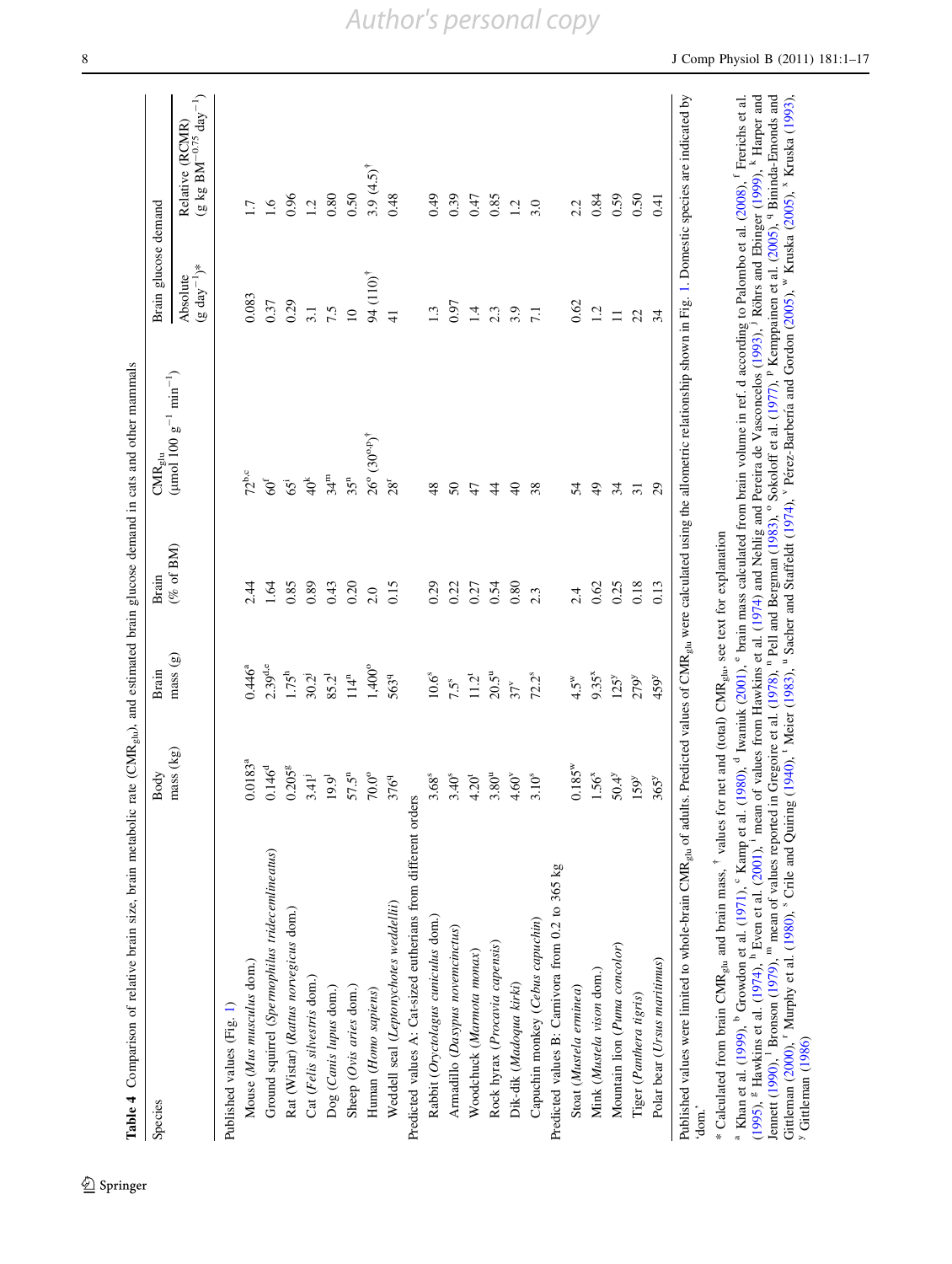<span id="page-8-0"></span>adulthood are thought to be the principal determinant of hepatic glucose production (Bier et al. [1977](#page-12-0)).

Within a mammalian order, relative brain mass as a percentage of body mass generally decreases with increasing species size (Eisenberg [1981](#page-13-0); Kruska [2005](#page-14-0)). Mammalian orders differ in their degree of encephalisation so that the brain mass predicted at a given body mass is greater in the Carnivora and Artiodactyla than in Insectivora and Rodentia (Kruska [2005](#page-14-0)). For example, the stoat (Mustela erminea) weighs approximately the same as a Norway rat (Rattus norvegicus) but has a brain that has twice the mass of rat brain (Kruska [2005](#page-14-0); Table [4\)](#page-7-0). Lastly, not only does brain mass vary with body mass and taxonomic order, but the metabolic rate of the brain also decreases allometrically with brain mass (Mink et al. [1981](#page-15-0); Karbowski [2007\)](#page-14-0), rather than being constant as previously assumed (Grande [1980](#page-13-0); Kuzawa [1998\)](#page-14-0). The relationship between cerebral glucose utilisation,  $CMR_{glu}$ , and total brain mass is shown in Fig. 1 and Table [4](#page-7-0). Similar relationships have been found for brain metabolic rate versus brain volume (Karbowski [2007](#page-14-0)) and for oxygen consumption versus mass of the vertebrate central nervous system (Mink et al. [1981](#page-15-0)). Thus, within a taxon of comparable degree of encephalisation, smaller species have not only relatively larger brains, but also brains with a higher mass-specific metabolic rate; at the same time, whole-body metabolic rate (and therefore the capacity to supply substrates to the brain) increases with decreasing species size.

To compare the glucose demand of the cat brain with that in other mammalian species, a predictive allometric model was derived from published data of brain mass and wholebrain glucose utilisation ( $CMR_{glu}$ ) for adult mammals ranging from mouse to Weddell seal (Table [4](#page-7-0); Fig. 1;  $n = 8$ ) species). In humans, non-lethal techniques such as arteriovenous difference and positron emission tomography are



Fig. 1 Allometric scaling of cerebral metabolic rate (glucose utilisation,  $CMR_{glu}$ ) with brain mass in adult conscious mammals. Data and sources, see Table [4](#page-7-0)

used, and these methods tend to overestimate glucose uptake relative to the terminal 2-deoxyglucose method used in animal studies (Sokoloff et al. [1977\)](#page-16-0). A value of 29–31 µmol glucose  $100 \text{ g}^{-1}$  min<sup>-1</sup> is commonly assumed for human brain, but net uptake of glucose in human brain is closer to 26 µmol 100  $g^{-1}$  min<sup>-1</sup> (Sokoloff et al. [1977](#page-16-0)) and therefore this lower  $CMR_{glu}$  value for human brain was used to allow comparison with animal data (Table [4\)](#page-7-0). The accuracy of prediction from the resulting allometric model was tested by computing the regression for  $n - 1$  values, using the regression parameters to predict the nth value, and repeating this process to calculate an independent predicted value for each species that was then compared to the actual published value (Dielman [2005\)](#page-13-0). The median difference between predicted and published glucose utilisation values was  $-1\%$  of the actual value (range  $-7$  to  $+8\%$ ), and actual and predicted values were not significantly different (paired t-test,  $P = 0.9$ ). A Deming linear regression model (Linnet [1998](#page-14-0)) incorporating all published data (Fig. 1) was then used to predict brain glucose requirements for (a) cat-sized species from a range of mammalian orders (Rodentia, Lagomorpha, Xenarthra, Hyracoidea, Artiodactyla, Primates), and (b) hypercarnivorous members of the order Carnivora with body masses ranging from 0.2 to 365 kg (stoat, mink, mountain lion, tiger, and polar bear; Table [4](#page-7-0)). Estimates of brain glucose requirements were expressed as absolute demand (mass of glucose per day) and as relative brain glucose demand (RCMR) expressed on the basis of metabolic body mass  $(BM<sup>0.75</sup>)$ . RCMR is an index of brain glucose demand relative to the organism's metabolic capacity to supply this demand.

The results of this analysis are shown in Table [4.](#page-7-0) Firstly, RCMR of cat brain is only exceeded by a primate among mammals in the same size range, consistent with the fact that members of the order Carnivora are highly encephalised. Estimated relative brain glucose demand expressed on a metabolic-mass basis (RCMR), as proposed here, correlates well with known differences in encephalisation between mammalian orders (Kruska [2005\)](#page-14-0) and may be a more useful metric than the encephalisation quotient for comparative purposes; it not only takes into account the allometric scaling of brain metabolism, but also avoids the problems associated with scaling of brain mass across mammalian taxa that affect the concept of the encephalisation quotient (Gittleman [1986;](#page-13-0) Pagel and Harvey [1989](#page-15-0); Kruska [2005](#page-14-0)).

Secondly, cats have a high brain glucose requirement compared with larger species of Carnivora (Table [4\)](#page-7-0). In keeping with this greater need of cats for brain substrates, the cat develops hyperketonaemia more rapidly and to a greater degree than the dog during total starvation (Owen et al. [1967](#page-15-0); De Bruijne [1979](#page-13-0); Blanchard et al. [2002](#page-13-0)). A special case is the mink (M. vison) in that predicted RCMR of adult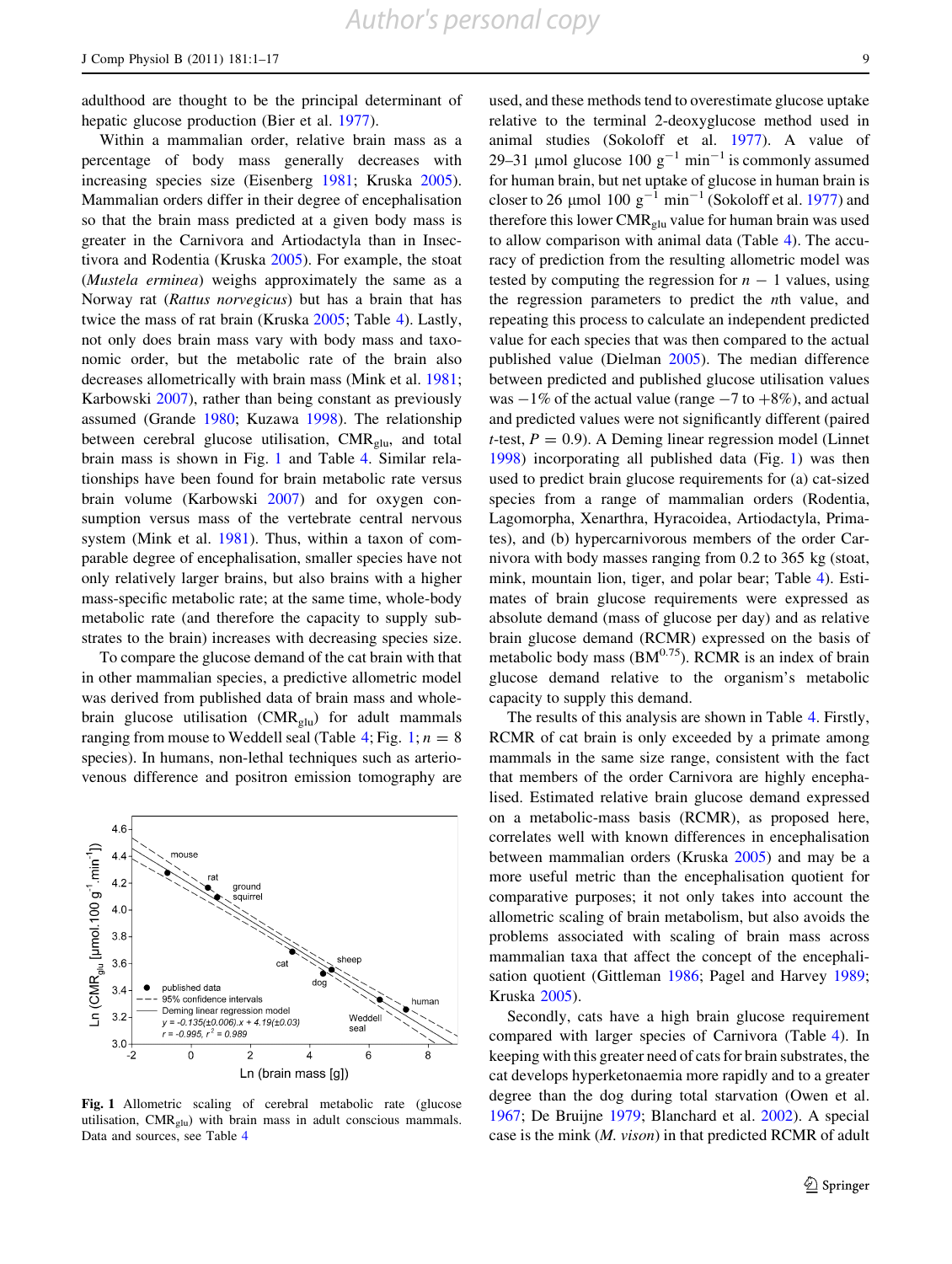*Author's personal copy*

<span id="page-9-0"></span>mink is similar to that of a cat, even though the mink is a considerably smaller species and would be predicted to have a relatively larger brain. The explanation for this anomaly is that mink undergo an absolute reduction in brain mass and volume during the later stages of ontogeny (Kruska [1993](#page-14-0)), and thus adults have a smaller brain and lower brain glucose requirement than may be expected based on body mass (Table [4](#page-7-0)). Currently, there is no explanation for this phenomenon, although a reduction in brain mass may convey an adaptive advantage for small, semi-aquatic hypercarnivores by reducing brain glucose demands.

As a result of having a relatively large brain, cats indeed have a large endogenous glucose demand (Table [4](#page-7-0)) that needs to be met through gluconeogenesis on a hypercarnivorous diet. The net brain glucose demand of cats listed in Table [4](#page-7-0) represents ca. 30% of measured gluconeogenesis of cats after an overnight fast (Kley et al. [2009](#page-14-0)). This is a large proportion considering that gluconeogenesis includes significant recycling of glucose and that the equivalent value for humans, with their much larger brain, is ca. 44% (Ackermans et al. [2001](#page-12-0)). The question remaining is whether the estimated glucose requirement of the cat brain is sufficient to explain the elevated protein requirements of cats.

# Contribution of gluconeogenesis to protein requirements

As a result of the functional interdependency of urea production and gluconeogenesis from amino acids, urinary nitrogen loss provides an estimate of hepatic amino acid oxidation (Welle [1999\)](#page-16-0), and hence an upper limit for the rate of gluconeogenesis from amino acids. The EUNL of rats and humans represents a minimal estimate for oxidation of amino acids released from the breakdown of body proteins due to turnover. The hypothesis presented in this paper is that in cats and other hypercarnivores, the lower threshold value for amino acid oxidation is determined by the endogenous glucose demand of the brain and other tissues (obligatory gluconeogenesis). Because cats have relatively large brains, obligatory gluconeogenesis from amino acids should result in endogenous nitrogen losses that are higher than predicted for a cat-sized, non-hypercarnivorous mammal. This proposition can be tested by comparing observed EUNL values (as a proxy for total amino acid oxidation) with the theoretical nitrogen cost of meeting the endogenous glucose demand entirely from amino acid-based gluconeogenesis. According to the proposed model, the estimated minimum nitrogen cost of gluconeogenesis should match observed EUNL in hypercarnivores cats and mink, but not in humans and rats, since in the latter endogenous nitrogen loss is limited to losses incurred due to protein turnover, and metabolic glucose demands in the fed state are primarily met through dietary carbohydrate.

In the absence of quantitative data on whole-body glucose demand of cats and mink, brain glucose data (Table [4\)](#page-7-0) were used to derive a minimal estimate of the endogenous glucose demand and the associated nitrogen cost. As shown in Table 5, there is close agreement between nitrogen loss

Table 5 Comparison of endogenous urinary nitrogen loss (EUNL) with brain glucose demand in (a) hypercarnivores cat and mink and in (b) omnivores rat and human

| Parameter                                                                                                         | Cat            | Mink              | Rat               | Human             |
|-------------------------------------------------------------------------------------------------------------------|----------------|-------------------|-------------------|-------------------|
| Theoretical nitrogen costs of brain glucose demand                                                                |                |                   |                   |                   |
| Body mass (kg)                                                                                                    | $3.41^{\rm a}$ | 1.10 <sup>b</sup> | 0.205             | 70.0 <sup>d</sup> |
| Metabolic body mass $(kg^{0.75})$                                                                                 | 2.51           | 1.07              | 0.305             | 24.2              |
| Brain mass $(g)$                                                                                                  | $30.2^{\rm a}$ | 7.70 <sup>c</sup> | 1.75              | $1,400^{\rm d}$   |
| Brain glucose demand (g day <sup>-1</sup> )                                                                       | $3.1^e$        | 1.0 <sup>e</sup>  | 0.29 <sup>e</sup> | $94^e$            |
| Protein equivalent (amino acids to glucose) (g day <sup>-1</sup> )                                                | $5.5^{\rm f}$  | 1.7 <sup>f</sup>  | 0.51 <sup>f</sup> | 165 <sup>f</sup>  |
| Theoretical nitrogen cost of glucose (mg N $\text{kg}^{-0.75}$ day <sup>-1</sup> )                                | 350            | 260               | 270               | 1,094             |
| Comparison with reported nitrogen loss                                                                            |                |                   |                   |                   |
| EUNL (mg N kg <sup>-0.75</sup> day <sup>-1</sup> )                                                                | $360^{g,h}$    | 280 <sup>b</sup>  | $122^{i,j}$       | $105^{k,1}$       |
| EUNL (mg N day <sup>-1</sup> )                                                                                    | 902            | 301               | 37.2              | 2,542             |
| Protein equivalent of EUNL (g day <sup>-1</sup> )                                                                 | 5.6            | 1.9               | 0.23              | 15.9              |
| Glucose equivalent of EUNL (g day <sup>-1</sup> )                                                                 | 3.2            | 1.1               | 0.13              | 9.1               |
| Theoretical nitrogen cost of brain glucose demand relative<br>to reported endogenous urinary nitrogen loss $(\%)$ | 97             | 93                | 221               | 1042              |

Protein is assumed to contain 16% nitrogen

<sup>a</sup> Röhrs and Ebinger [\(1999](#page-15-0)), <sup>b</sup> Tauson et al. [\(2001](#page-16-0)), <sup>c</sup> Kruska [1993](#page-14-0), <sup>d</sup> Sokoloff et al. [1977,](#page-16-0) <sup>e</sup> Table [4,](#page-7-0) this paper, <sup>f</sup> Jungas et al. [\(1992](#page-14-0)), <sup>g</sup> Hendriks et al. ([1997\)](#page-14-0), <sup>h</sup> Miller and Allison [\(1958](#page-15-0)), <sup>i</sup> Uezu et al. ([1983\)](#page-16-0), <sup>j</sup> Hendriks et al. [\(1997\)](#page-14-0), <sup>k</sup> Calloway and Margen [\(1971](#page-13-0)), <sup>1</sup> Scrimshaw et al. [\(1972](#page-16-0))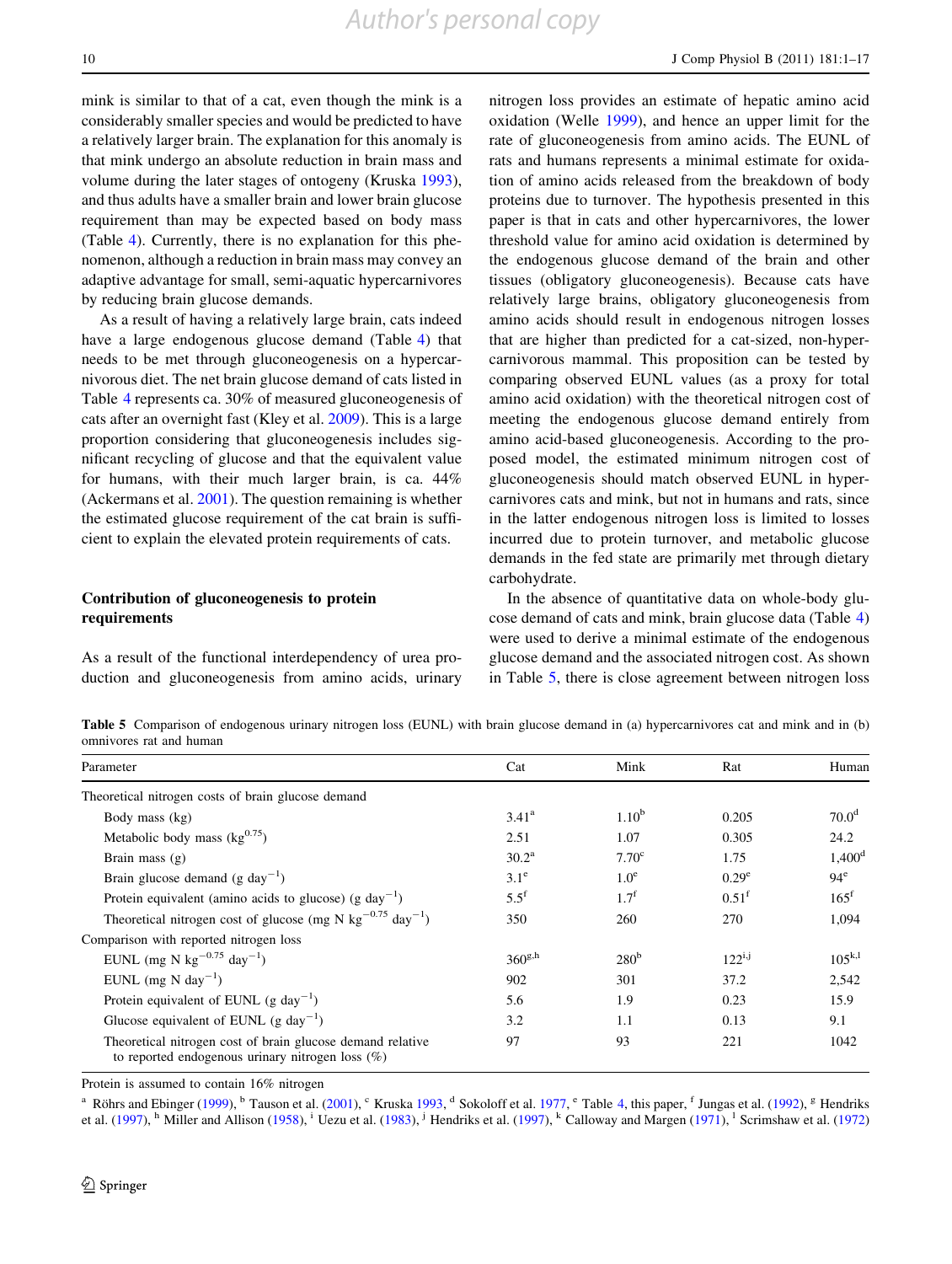predicted from brain glucose demand and reported EUNL for both cats and mink. By contrast, the theoretical protein cost of brain glucose requirements greatly exceeds observed EUNL values in rats and humans, because in the fed state endogenous nitrogen loss is determined by protein turnover, not by glucose demand.

The relationship between brain glucose demand and EUNL shown in Table [5](#page-9-0) strongly supports the hypothesis that high endogenous nitrogen losses in cats and mink are the consequence of augmentation of the ONL sensu stricto by constitutive protein-based glucose production, or obligatory gluconeogenesis. The brain is not the only tissue with an absolute glucose requirement, but cats have large brains that are likely to account for at least half of the obligatory glucose demand in the non-reproductive, resting state. Underestimation of the whole-body glucose demand of cats by considering only the needs of the brain is offset to some degree by the fact that cats will derive a proportion of their endogenous glucose production from glycerol, as discussed above. Pending further studies, the model of endogenous nitrogen loss in cats presented here must be considered hypothetical. But if the protein requirements of cats and other small hypercarnivores are indeed determined by two factors, obligatory gluconeogenesis and protein turnover, then this explains not only the high protein requirement of cats and the observed discrepancy between rates of protein synthesis and protein oxidation (Russell et al. [2003\)](#page-15-0), but also the question of why fasting nitrogen excretion in cats is lower than the EUNL (Table [1\)](#page-1-0). The discrepancy resolves if it is assumed that all or most of the cat's endogenous glucose demand is synthesised from amino acids in the fed state. During the transition to prolonged starvation, cats develop increasing hyperketonaemia (Blanchard et al. [2002\)](#page-13-0). Partial replacement of brain glucose by ketone bodies (Owen et al. [1967\)](#page-15-0) permits reduction of the rate of gluconeogenesis from protein, and thus results in a decrease of nitrogen excretion.

Considering possible objections to the model proposed here, two obvious points are: (1) obligatory gluconeogenesis carries a metabolic cost; and (2) why should obligatory gluconeogenesis be maintained in domestic cats provided with high-carbohydrate, low-protein foods by humans?

1. While obligatory gluconeogenesis releases hypercarnivores from any dependence on dietary carbohydrate, a potential disadvantage is that it reduces metabolic flexibility and renders the animal incapable of adapting to diets low in protein. However, cats evolved to consume a highly digestible diet containing 30% or more of ME as protein and less than 5% of ME as carbohydrate (Table [2\)](#page-2-0). On such a diet, the risks associated with a transiently negative nitrogen balance as a result of obligatory gluconeogenesis are small relative to the acute threat of impaired function of the brain and other organ systems due to hypoglycaemia. It follows that for a hypercarnivore, not only there is no adaptive advantage in developing a tolerance for low-protein diets, but also there is a need to maintain the capacity for high rates of protein-based gluconeogenesis.

2. Even if wild felids rarely consume carbohydrate in nature, the domestic cat consumes a large proportion of human-supplied foods containing 15–35% of ME as carbohydrate (Table [2](#page-2-0)). Thus, domestication would seem to favour cats that can adapt to carbohydrate loads by reducing obligatory gluconeogenesis from protein; on the other hand, it is not clear that the selection pressures cats have been subject to have been sufficient to force this kind of metabolic reassessment. Systematic feeding of cats, although ritually practiced by the ancient Egyptians (MacDonald et al. [1984\)](#page-15-0), is a phenomenon of the twentieth century (Siewert [2003](#page-16-0)). For most of their history together, humans have contributed little to the feeding of cats (Siewert [2003;](#page-16-0) Driscoll et al. [2009\)](#page-13-0), and to this day cats will supplement their diet with prey (Liberg [1984](#page-14-0); Weber and Dailly [1998;](#page-16-0) Baker et al. [2005](#page-13-0); Biró et al. 2005), unless confined indoors in rodent-free premises (e.g. research laboratories). Thus, the diet to which the modern domestic cat is habituated is a mixture of human-supplied food and high-protein vertebrate prey, and is likely to contain a least 30% of ME as protein (Table [2](#page-2-0)). Farmed mink, another domesticated hypercarnivore, are fed diets that contain 30–40% of ME as protein to promote fur production (Damgaard et al. [1998\)](#page-13-0). It follows that failure to adapt to provision of dietary carbohydrate by reducing obligatory gluconeogenesis from protein is unlikely to carry the risk of protein deficiency in cats and mink, and continued exposure to large dietary protein loads provides an ongoing incentive to maintain the metabolic status quo. However, as discussed above, there is evidence to suggest that excess dietary carbohydrate increases the risk of obesity and diabetes in pet cats.

One consequence of the composite ONL of hypercarnivores proposed here is that it alters the relationship between metabolic mass and endogenous nitrogen loss. It has been known for a long time that endogenous nitrogen loss in mammals (ONL and EUNL) is proportional to basal metabolic rate and metabolic body mass,  $BM^{0.75}$  (Smith [1926](#page-16-0); Lusk [1928](#page-15-0); Brody [1945;](#page-13-0) Kleiber [1975;](#page-14-0) Henry and Collingwood [1998](#page-14-0)). But if endogenous nitrogen loss in hypercarnivores is in fact an incremental combination of two factors, one (the nitrogen cost of protein turnover) expected to scale with metabolic body mass and the other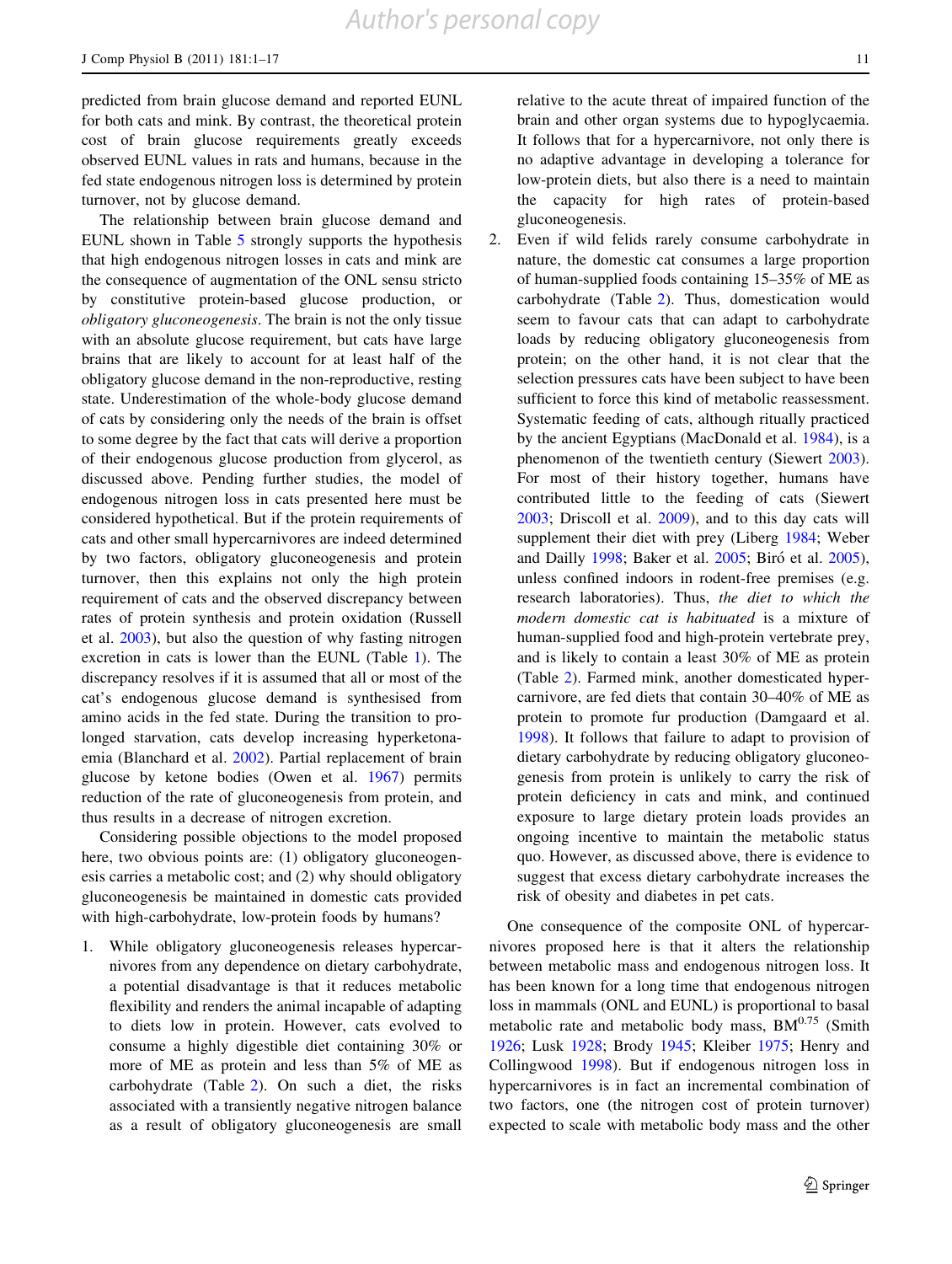*Author's personal copy*

<span id="page-11-0"></span>(the nitrogen cost of glucose synthesis) expected to scale with brain mass, then the ONL of hypercarnivores is predicted to increase with decreasing species size, because brain mass and brain metabolic rate do not scale with metabolic mass (Eisenberg [1981](#page-13-0); Gittleman [1986](#page-13-0); Kruska [2005;](#page-14-0) Fig. [1](#page-8-0); Table [4\)](#page-7-0). Conversely, in very large hypercarnivores, the basal rate of oxidation of amino acids due to protein turnover is likely to be sufficient to meet endogenous glucose demands, making catabolism of additional amino acids for gluconeogenesis unnecessary.

#### Summary and outlook

Cats have evolved a high capacity for de novo production of glucose from amino acids to solve the problem of how to thrive on a hypercarnivorous diet while being a small mammal with a large brain. According to the model presented here, cats do not have a high protein requirement per se, but rather a secondarily elevated protein requirement in response to a high endogenous glucose demand, thus resolving the paradox identified by Russell et al. ([2003\)](#page-15-0).

Constitutively high rates of gluconeogenesis in cats are adaptive on their natural diet, i.e. when little or no carbohydrate is consumed, but may predispose cats to developing hyperglycaemia and insulin resistance, and their metabolic sequelae, on diets that contain significant proportion of ME as carbohydrate. Actual avoidance of excess carbohydrate intake may help explain poor acceptance of synthetic diets offered to cats in anthropogenic settings (Green et al. [2008](#page-13-0)), and it would be interesting to test whether hypercarnivores balance carbohydrate intake, as has been found for fat and protein (Mayntz et al. [2009](#page-15-0)). Further study is required to specifically quantify rates of gluconeogenesis, protein synthesis, and protein oxidation in cats fed different levels of protein and carbohydrate. The available evidence suggests that cats do not significantly downregulate gluconeogenesis in response to carbohydrate intake, but this assumption remains without direct experimental support. For example, if gluconeogenesis in cats is suppressed to a small degree by dietary carbohydrate, then this effect may, at marginal intakes of protein, make the difference between positive and negative nitrogen balance. The potential effects of high or variable dietary carbohydrate content in experimental diets need to be considered in the design and interpretation of nutritional and metabolic studies. Given the proposed relationship between endogenous glucose demand and nitrogen metabolism, it would also be interesting to investigate changes in rates of gluconeogenesis and protein requirements in physiological states characterised by an increased glucose demand, such as immaturity, pregnancy, lactation, and trauma.

In summary, the allometric relationship between brain size, metabolic rate, and nitrogen requirements is predicted to follow a different trajectory in hypercarnivores compared with other mammals as a result of the additional nitrogen cost of obligatory gluconeogenesis, a hypothesis that can be tested by comparing hypercarnivores of a similar degree of encephalisation but different body size (e.g. stoat, tiger). Thus, it may be predicted that hypercarnivory in mammals imposes constraints on minimal body size and degree of encephalisation that differ from the effects of metabolic rate alone. It also suggests that care should be taken when using protein requirements of the domestic cat as the basis for predicting requirements of larger hypercarnivores in captivity.

Acknowledgments Much of the work on an earlier draft of this paper was done while I was a fellow at the Smithsonian National Zoological Park, and I thank J. Seidensticker for his encouragement and support of this endeavour. I also wish to thank S. Lumpkin and M. Power for commenting on an earlier version of the manuscript, and J. Noordhof and in particular O. Oftedal for critical discussions of the subject matter. I also thank my anonymous reviewers, D. Millward and especially G. Lobley for their time and constructive comments. This work was supported by a grant from the National Science Foundation-Office of Polar Programs No. 0538592.

#### Appendix: Total carbohydrate in a mouse

The calculation presented here was intentionally done as a 'best-case scenario' to estimate the maximal amount of digestible carbohydrate a cat could derive from consuming gut contents of small, granivorous rodent prey. Data used in the calculation include body composition of Swiss albino mice (Bailey et al. [1960](#page-12-0)) and mouse gut volumes from Cizek ([1954\)](#page-13-0). Mice were chosen because they are granivorous rather than herbivorous, have a relatively large gut volume (Cizek [1954\)](#page-13-0), and body composition data are readily available. It is assumed that gut contents consist entirely of finely ground whole wheat grain (composition of dry matter: 11.2% fibre, 73.9% starch and dextrins, 2.6% sugars: Paul and Southgate [1978\)](#page-15-0), and that digestibility of starch in gut contents is 97.2% in cats (Morris et al. [1977](#page-15-0)). It is further assumed that cats cannot digest non-starch polysaccharides to a significant extent (NRC [2006\)](#page-15-0) but that simple sugars are completely digested. BM, body mass.

Glycogen in liver and muscle

(a) Liver mass and glycogen content

Liver mass of adult mice  $=$  ca. 5% of body mass (Von Ehrenstein [1958](#page-16-0); Barnett and Widdowson [1965](#page-12-0); Chaffee et al. [1966](#page-13-0)).

Liver glycogen content in mice (Ryder et al. [1999](#page-15-0)): 100–400 µmol glucose  $g^{-1}$  liver wet mass, equivalent to 1.8–7.2 g glucose 100  $g^{-1}$  liver.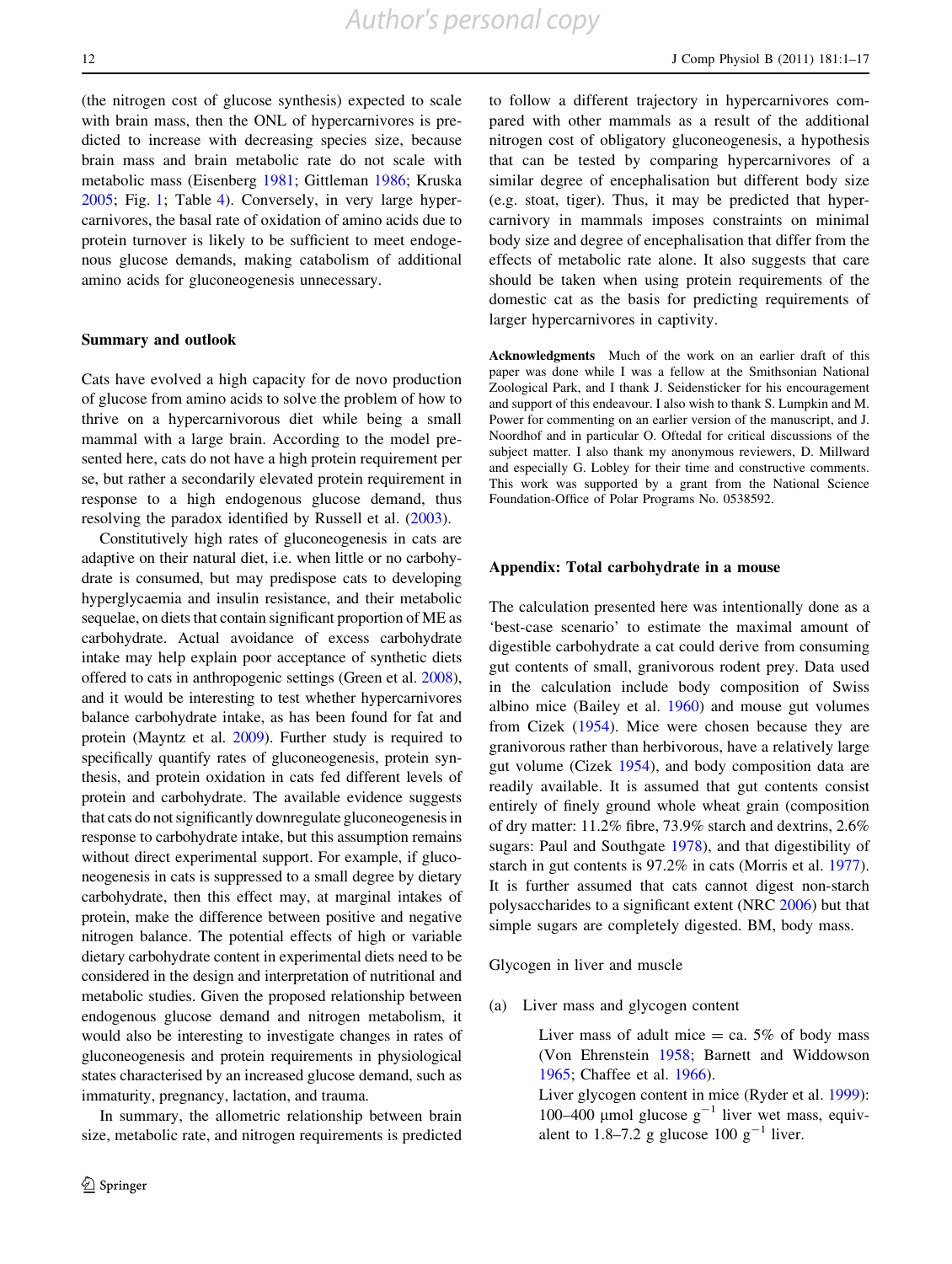## <span id="page-12-0"></span>(b) Skeletal muscle mass and glycogen content

Skeletal muscle mass in rats is ca. 64% of lean body mass and ca. 45% of BM (Even et al. [2001](#page-13-0)); this is consistent with ash-free, fat-free carcass mass (an approximation of total skeletal muscle mass) in mice of ca. 44% of BM (Corva and Medrano [2000](#page-13-0)).

Muscle glycogen content (Ryder et al. [1999](#page-15-0)): 20 µmol glucose  $g^{-1}$  wet muscle, 0.4 g glucose  $100 \text{ g}^{-1}$  wet muscle.

Please note that mouse muscle contains considerably less glycogen than human muscle tissue  $(0.2-0.4 \text{ vs. } 2\%)$ .

# Combining (a) and (b):

Assume mouse 22 g, 14% body fat, 18.92 g lean mass

| Approximate liver mass (5% BM)     | $1.1\text{ g}$  |
|------------------------------------|-----------------|
| Glycogen in liver $(7%)$           | $77 \text{ mg}$ |
| Muscle mass $(45\% \text{ of BM})$ | 9.9g            |
| Glycogen in muscle $(0.4\%)$       | $40 \text{ mg}$ |
| Total glycogen                     | $0.124$ g       |

Digestible carbohydrate in the digestive tract of prey

| Body mass mouse            | 22 g      |
|----------------------------|-----------|
| Gut contents (DM)          | 0.30g     |
| $73.8\%$ starch + dextrins | 0.219 g   |
| $\times$ 0.972             | $0.212$ g |
| Sugars, $2.6\%$            | $0.008$ g |
| Total available CHO        | 0.220 g   |
|                            | $3.69$ kJ |
|                            |           |

## Summary: total carbohydrate (CHO)

| Glycogen in liver and muscle<br>(see also Table 2) | $0.124$ g                         |
|----------------------------------------------------|-----------------------------------|
| Available carbohydrate<br>in gut contents (above)  | 0.220 g                           |
| Total available CHO                                | $0.344$ g                         |
| $(\times 16.76 \text{ kJ g}^{-1})$                 | 5.76 kJ                           |
| Total ME of mouse (see Table 2)                    | 8.60 kJ g <sup>-1</sup>           |
|                                                    | 188.3 kJ                          |
| Carbohydrate as %ME                                | $(5.76/188.3) \times 100 = 3.1\%$ |
| In 6 mice (equivalent to daily ME)                 |                                   |
| <b>Total ME</b>                                    | 1,135.2 kJ                        |
| ME from carbohydrate                               | 34.6 kJ                           |
| Total carbohydrate                                 | $2.1\text{ g}$                    |

Even in the best-case scenario presented here, consumption of gut contents would contribute insufficient glucose equivalents to meet estimated whole-body carbohydrate demand (the brain alone consumes ca. 3 g glucose day<sup>-1</sup>; Table [4](#page-7-0)), assuming that cats actually consume gut contents. Prey larger than mice, such as rabbits, tend to be herbivorous rather than granivorous and possess fermentative digestion; it is questionable whether cats would consume partially digested herbage and if they did, it is unlikely cats could derive significant carbohydrate from this source. In general, neither cats (Leyhausen [1979\)](#page-14-0) nor large felids such as tigers (Panthera tigris) and mountain lions (Puma concolor) consume the gut contents of their prey (J. Seidensticker, pers. comm., 01 June 2009).

#### References

- Ackermans MT, Pereira Arias AM, Bisschop PH, Endert E, Sauerwein HP, Romijn JA (2001) The quantification of gluconeogenesis in healthy men by  ${}^{2}H_{2}O$  and  $[2-{}^{13}C]$ glycerol yields different results: rates of gluconeogenesis in healthy men measured with  ${}^{2}H_{2}O$  are higher than those measured with  $[2-{}^{13}C]$ glycerol. J Clin Endocrinol Metab 86:2220–2226
- Appleton DJ, Rand JS, Sunvold GD (2001) Insulin sensitivity decreases with obesity, and lean cats with low insulin sensitivity are at greatest risk of glucose intolerance with weight gain. J Feline Med Surg 3:211–228
- Astrup A, Larsen TM, Harper A (2004) Atkins and other lowcarbohydrate diets: hoax or an effective tool for weight loss? Lancet 364:897–899
- Ayala MDR, Racotta R, Hernandez-Montes H, Quevedo L (2006) Some metabolic effects on lactating rats of a low-energy diet restricted in good-quality protein. Br J Nutr 96:667–673
- Bailey CB, Kitts WO, Wood AJ (1960) Changes in the gross chemical composition of the mouse during growth in relation to the assessment of physiological age. Can J Anim Sci 40:143–155
- Baker PJ, Bentley AJ, Ansell RJ, Harris S (2005) Impact of predation by domestic cats Felis catus in an urban area. Mammal Rev 35:302–312
- Barnett SA, Widdowson EM (1965) Organ weights and body composition in mice bred for many generations at  $-3^{\circ}$ C. Proc R Soc Lond B 162:502–516
- Beliveau GP, Freedland RA (1982) Metabolism of serine, glycine and threonine in isolated cat hepatocytes Felis domestica. Comp Biochem Physiol B 71:13–18
- Belo PS, Romsos DR, Leveille GA (1976) Influence of diet on glucose tolerance, on the rate of glucose utilization and on gluconeogenic enzyme activities in the dog. J Nutr 106:1465–1474
- Berg JM, Tymoczko JL, Stryer L (2002) Biochemistry, 5th edn. W. H. Freeman and Co., New York
- Bier DM, Leake RD, Haymond MW, Arnold KJ, Gruenke LD, Sperling MA, Kipnis DM (1977) Measurement of "true" glucose production rates in infancy and childhood with 6,6-dideuteroglucose. Diabetes 26:1016–1023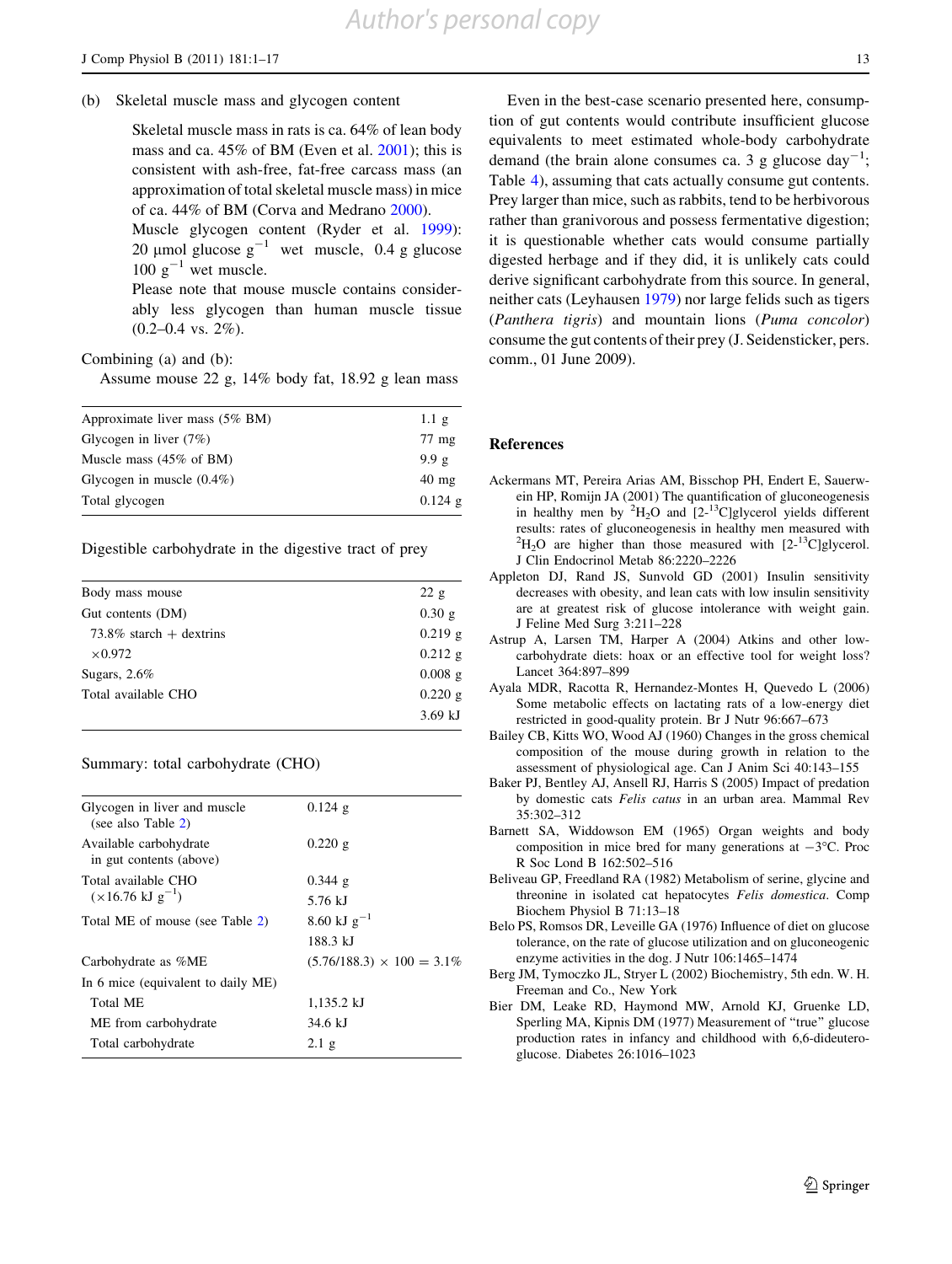- <span id="page-13-0"></span>Bininda-Emonds ORP, Gittleman JL (2000) Are pinnipeds functionally different from fissiped carnivores? The importance of phylogenetic comparative analyses. Evolution 54:1011–1123
- Biourge V, Groff JM, Fisher C, Bee D, Morris JG, Rogers QR (1994) Nitrogen balance, plasma free amino acid concentrations and urinary orotic acid excretion during long-term fasting in cats. J Nutr 124:1094–1103
- Biró Z, Lanszki J, Szemethy L, Heltai M, Randi E (2005) Feeding habits of feral domestic cats (Felis catus), wild cats (Felis silvestris) and their hybrids: trophic niche overlap among cat groups in Hungary. J Zool 266:187–196
- Blanchard G, Paragon BM, Milliat F, Lutton C (2002) Dietary L-carnitine supplementation in obese cats alters carnitine metabolism and decreases ketosis during fasting and induced hepatic lipidosis. J Nutr 132:204–210
- Blaxter KL (1962) The fasting metabolism of adult wether sheep. Br J Nutr 16:615–626
- Blem CR (1976) Patterns of lipid storage and utilization in birds. Am Zool 16:671–684
- Blomqvist G, Alvarsson M, Grill V, von Heijne G, Ingvar M, Thorell J-O, Stone-Elander S, Widen L, Ekberg K (2002) Effect of acute hyperketonemia on the cerebral uptake of ketone bodies in nondiabetic subjects and IDDM patients. Am J Physiol 283:E20–E28
- Bradshaw JWS (2006) The evolutionary basis for the feeding behavior of domestic dogs (Canis familiaris) and cats (Felis catus). J Nutr 136:1927S–1931S
- Brody S (1945) [reprinted 1974] Bioenergetics and growth, with special reference to the efficiency complex in domestic animals. Reinhold Publishing Corp, New York [reprint publisher Hafner Press, New York]
- Bronson RT (1979) Brain weight-body weight scaling in breeds of dogs and cats. Brain Behav Evol 16:227–236
- Cahill GF Jr (1983) Starvation. Trans Am Clin Climatol Assoc  $94.1 - 21$
- Cahill GJ, Herrera M, Morgan A, Soeldner J, Steinke J, Levy P, Reichard GJ, Kipnis D (1966) Hormone–fuel interrelationships during fasting. J Clin Invest 45:1751–1769
- Calloway DH, Margen S (1971) Variation in endogenous nitrogen excretion and dietary nitrogen utilization as determinants of human protein requirement. J Nutr 101:205–216
- Chaffee RR, Hensley JC, Spalding JF (1966) Heritable radiation effects on mouse body and organ weights, fat deposition, cellular enzymes, and blood. Genetics 53:875–882
- Chugani HT, Hovda DA, Villablanca JR, Phelps ME, Xu WF (1991) Metabolic maturation of the brain: a study of local cerebral glucose utilization in the developing cat. J Cereb Blood Flow Metab 11:35–47
- Cizek LJ (1954) Total water content of laboratory animals with special reference to volume of fluid within the lumen of the gastrointestinal tract. Am J Physiol 179:104–110
- Corva PM, Medrano JF (2000) Diet effects on weight gain and body composition in high growth (hg/hg) mice. Physiol Genomics 3:17–23
- Crile G, Quiring DP (1940) A record of the body weight and certain organ and gland weights of 3690 animals. Ohio J Sci 40:219–260
- Dalrymple EF (2004) Pregnancy toxemia in a ferret. Can Vet J 45:150–152
- Damgaard BM, Clausen TN, Dietz HH (1998) Effect of dietary protein levels on growth performance, mortality rate and clinical blood parameters in mink (Mustela vison). Acta Agric Scand A Anim 48:38–48
- De Bruijne JJ (1979) Biochemical observations during total starvation in dogs. Int J Obesity 3:239–247
- Dielman TE (2005) Applied regression analysis: a second course in business and economic statistics. Brooks/Cole Thomson Learning, Belmont, CA
- Dierenfeld ES, Alcorn HL, Jacobsen KL (2001) Nutrient composition of whole vertebrate prey (excluding fish) fed in zoos. AZA Nutrition Advisory Group fact sheet: a review. American Zoo and Aquarium Association, Silver Spring, MD
- Dobenecker B, Kienzle E, Sallmann H-P, Fuhrmann H (1998) Effect of diet on plasma triglycerides, cholesterol,  $\beta$ -hydroxybutyrate and free fatty acids in cats. J Nutr 128:2648S–2650S
- Doreau M, Martin-Rosset W, Barlet J-P (1981) Variations au cours de la journée des teneurs encertains constituants plasmatiques chez la jument pouliniére. Reprod Nutr Dev 21:1–17
- Driscoll CA, Macdonald DW, O'Brien SJ (2009) From wild animals to domestic pets, an evolutionary view of domestication. Proc Natl Acad Sci USA 106:9971–9978
- Edwards MR, McMurtry JP, Vasilatos-Younken R (1999) Relative insensitivity of avian skeletal muscle glycogen to nutritive status. Domest Anim Endocrinol 16:239–247
- Eisenberg JF (1981) The relative size of the mammalian brain. In: The mammalian radiations. An analysis of trends in evolution, adaptation, and behavior. The University of Chicago Press, Chicago, pp 275–283
- Ekberg K, Landau BR, Wajngot A, Chandramouli V, Efendic S, Brunengraber H, Wahren J (1999) Contributions by kidney and liver to glucose production in the postabsorptive state and after 60 h of fasting. Diabetes 48:292–298
- Even PC, Rolland V, Roseau S, Bouthegourd JC, Tome D (2001) Prediction of basal metabolism from organ size in the rat: relationship to strain, feeding, age, and obesity. Am J Physiol 280:R1887–R1896
- Felig P (1973) Maternal and fetal fuel homeostasis in human pregnancy. Am J Clin Nutr 26:998–1005
- Féry F, d'Attellis NP, Balasse EO (1990) Mechanisms of starvation diabetes: a study with double tracer and indirect calorimetry. Am J Physiol 259:E770–E777
- Flatt JP (1995) Use and storage of carbohydrate and fat. Am J Clin Nutr 61:952S–959S
- Flurer CI, Krommer G, Zucker H (1988) Endogenous N-excretion and minimal protein requirement for maintenance of the common marmoset (Callithrix jacchus). Lab Anim Sci 38:183–186
- Frerichs KU, Dienel GA, Cruz NF, Sokoloff L, Hallenbeck JM (1995) Rates of glucose utilization in brain of active and hibernating ground squirrels. Am J Physiol 268:R445–R453
- Gannon MC, Nuttall FQ (2004) Effect of a high-protein, lowcarbohydrate diet on blood glucose control in people with type 2 diabetes. Diabetes 53:2375–2382
- Gittleman JL (1986) Carnivore brain size, behavioral ecology, and phylogeny. J Mammal 67:23–36
- Goodman MN, Lowell B, Belur E, Ruderman NB (1984) Sites of protein conservation and loss during starvation: influence of adiposity. Am J Physiol 246:E383–E390
- Göschke H, Stahl M, Tholen H (1975) Nitrogen loss in normal and obese subjects during total fast. Klin Wochenschr 53:605–610
- Grande F (1980) Energy expenditures of organs and tissues. In: Kinney J (ed) Assessment of energy metabolism in health and disease. Ross Laboratories, Columbus, pp 88–92
- Greaves JP, Scott PP (1960) Nutrition of the cat. Br J Nutr 14:361–369
- Green AS, Ramsey JJ, Villaverde C, Asami DK, Wei A, Fascetti AJ (2008) Cats are able to adapt protein oxidation to protein intake provided their requirement for dietary protein is met. J Nutr 138:1053–1060
- Gregoire NM, Gjedde A, Plum F, Duffy TE (1978) Cerebral blood flow and cerebral metabolic rates for oxygen, glucose, and ketone bodies in newborn dogs. J Neurochem 30:63–69
- Growdon WA, Bratton TS, Houston MC, Tarpley HL, Regen DM (1971) Brain glucose metabolism in the intact mouse. Am J Physiol 221:1738–1745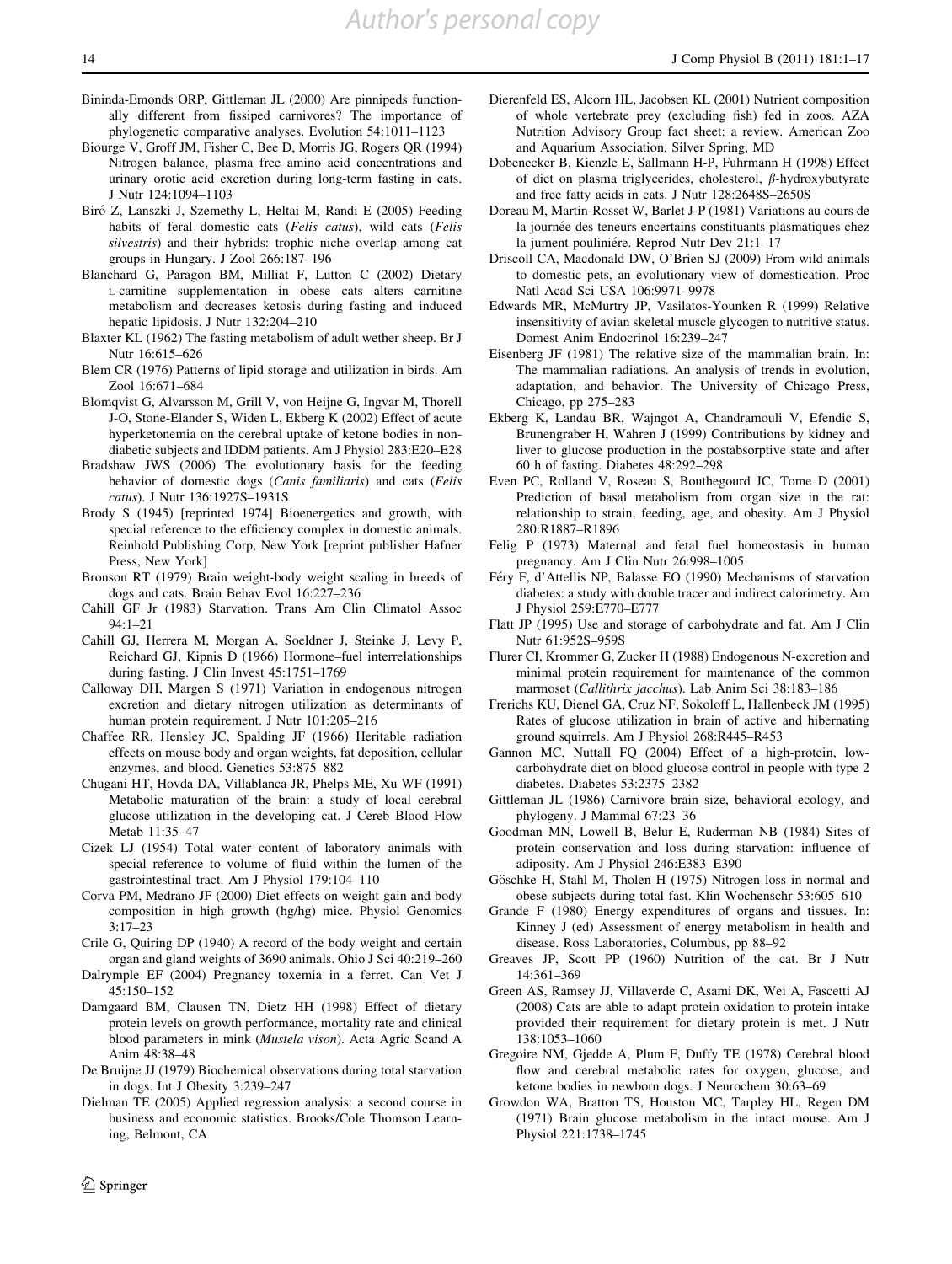- <span id="page-14-0"></span>Hakimi P, Johnson MT, Yang J, Lepage DF, Conlon RA, Kalhan SC, Reshef L, Tilghman SM, Hanson RW (2005) Phosphoenolpyruvate carboxykinase and the critical role of cataplerosis in the control of hepatic metabolism. Nutr Metab 2:33. doi: [10.1186/1743-7075-2-33](http://dx.doi.org/10.1186/1743-7075-2-33)
- Hannaford MC, Goldstein MB, Josse RG, Halperin ML (1982) Role of acidosis in the protein wasting of fasting in the rat and the rabbit. Can J Physiol Pharmacol 60:331–334
- Harper AM, Jennett S (1990) Cerebral blood flow and metabolism. Manchester University Press/St. Martin's Press, Manchester/NY
- Hawkins RA, Williamson DH, Krebs HA (1971) Ketone-body utilization by adult and suckling rat brain in vivo. Biochem J 122:13–18
- Hawkins RA, Miller AL, Cremer JE, Veech RL (1974) Measurement of the rate of glucose utilization by rat brain in vivo. J Neurochem 23:917–923
- Heinbecker P (1928) Studies on the metabolism of eskimos. J Biol Chem 80:461–475
- Heitmann RN, Dawes DJ, Sensenig SC (1987) Hepatic ketogenesis and peripheral ketone body utilization in the ruminant. J Nutr 117:1174–1180
- Hendriks WH, Moughan PJ, Tarttelin MF (1997) Urinary excretion of endogenous nitrogen metabolites in adult domestic cats using a protein-free diet and the regression technique. J Nutr 127: 623–629
- Henry CJK, Collingwood A (1998) Allometry of fasting urinary nitrogen loss and basal metabolic rate in homeotherms. Nutr Res 18:49–60
- Henry CJK, Rivers JPW, Payne PR (1987) Reduced obligatory nitrogen loss in rats made obese by cafeteria feeding. Nutr Res 7:1243–1251
- Hertz L, Dienel GA (2002) Energy metabolism in the brain. In: Dwyer D (ed) Glucose metabolism in the brain. Academic Press Inc., San Diego, pp 1–102
- Hill's Pet Nutrition, Inc. (2010) Hills Science diet for cats, adult indoor. [http://www.hillspet.com/products/science-diet/sd-feline](http://www.hillspet.com/products/science-diet/sd-feline-adult-indoor-dry.html)[adult-indoor-dry.html.](http://www.hillspet.com/products/science-diet/sd-feline-adult-indoor-dry.html) Accessed 07 May 2010
- Hoenig M (2002) Comparative aspects of diabetes mellitus in dogs and cats. Mol Cell Endocrinol 197:221–229
- Hoenig M, Thomaseth K, Waldron M, Ferguson DC (2007) Insulin sensitivity, fat distribution, and adipocytokine response to different diets in lean and obese cats before and after weight loss. Am J Physiol 292:R227–R234
- Hoffer LJ (1999) Evaluation of the adaptation to protein restriction in humans. In: El-Khoury AE (ed) Methods for investigation of amino acid and protein metabolism. CRC Press, Boca Raton, pp 83–102
- Hoffman RM, Boston RC, Stefanovski D, Kronfeld DS, Harris PA (2003) Obesity and diet affect glucose dynamics and insulin sensitivity in Thoroughbred geldings. J Anim Sci 81:2333–2342
- Holliday JA, Steppan SJ (2004) Evolution of hypercarnivory: the effect of specialization on morphological and taxonomic diversity. Paleobiology 30:108–128
- Horton TJ, Hill JO (2001) Prolonged fasting significantly changes nutrient oxidation and glucose tolerance after a normal mixed meal. J Appl Physiol 90:155–163
- Howe PE, Mattill HA, Hawk PB (1912) Fasting studies. VI. Distribution of nitrogen during a fast of one hundred and seventeen days. J Biol Chem 11:103–127
- Iams products for cats (2010) Iams<sup>®</sup> ProActive Health<sup>TM</sup> Adult Pate with Chicken & Liver. [http://www.iams.com/](http://www.iams.com/iams/en_US/jsp/IAMS_Page.jsp?pageID=PL&productID=407#nutritionInformation) [iams/en\\_US/jsp/IAMS\\_Page.jsp?pageID=PL&productID=407](http://www.iams.com/iams/en_US/jsp/IAMS_Page.jsp?pageID=PL&productID=407#nutritionInformation) [#nutritionInformation.](http://www.iams.com/iams/en_US/jsp/IAMS_Page.jsp?pageID=PL&productID=407#nutritionInformation) Accessed 07 May 2010
- Iwaniuk AN (2001) Interspecific variation in sexual dimorphism in brain size in nearctic ground squirrels (Spermophilus spp.). Can J Zool 79:759–765
- Jeanblain C, Durix A (1985) Ketone body metabolism during pregnancy in the rabbit. Reprod Nutr Dev 25:545–554
- Jungas RL, Halperin ML, Brosnan JT (1992) Quantitative analysis of amino acid oxidation and related gluconeogenesis in humans. Physiol Rev 72:419–448
- Kaiyala KJ, Prigeon RL, Kahn SE, Woods SC, Porte D Jr, Schwartz MW (1999) Reduced  $\beta$ -cell function contributes to impaired glucose tolerance in dogs made obese by high-fat feeding. Am J Physiol 277:E659–E667
- Kamp CW, Mursch DA, Stavinoha WB, Medina MA (1980) Measurement of mouse brain glucose utilization in vivo using [U-14C]glucose. Neurochem Res 5:61–67
- Karbowski J (2007) Global and regional brain metabolic scaling and its functional consequences. BMC Biol. doi:[10.1186/1741-](http://dx.doi.org/10.1186/1741-7007-5-18) [7007-5-18](http://dx.doi.org/10.1186/1741-7007-5-18)
- Katz J, Tayek JA (1998) Gluconeogenesis and the Cori cycle in 12-, 20-, and 40-h-fasted humans. Am J Physiol 275:E537–E542
- Katz J, Tayek JA (1999) Recycling of glucose and determination of the Cori cycle and gluconeogenesis. Am J Physiol 277:E401–E542
- Kaufman GA, Kaufman DW (1977) Body composition of the oldfield mouse (Peromyscus polionotus). J Mammal 58:429–434
- Kemppainen J, Aalto S, Fujimoto T, Kalliokoski KK, Langsjo J, Oikonen V, Rinne J, Nuutila P, Knuuti J (2005) High intensity exercise decreases global brain glucose uptake in humans. J Physiol 568:323–332
- Kendall PT, Blaza SE, Holme DW (1982) Assessment of endogenous nitrogen output in adult dogs of contrasting size using a proteinfree diet. J Nutr 112:1281–1286
- Kettelhut IC, Foss MC, Migliorini RH (1980) Glucose homeostasis in a carnivorous animal (cat) and in rats fed a high-protein diet. Am J Physiol 239:R437–R444
- Khan JY, Rajakumar RA, McKnight RA, Devaskar UP, Devaskar SU (1999) Developmental regulation of genes mediating murine brain glucose uptake. Am J Physiol 276:R892–R900
- Kleiber M (1975) The fire of life: an introduction to animal energetics. Robert E. Krieger Publishing Co., Huntington, NY
- Klein S, Wolfe RR (1992) Carbohydrate restriction regulates the adaptive response to fasting. Am J Physiol 262:E631–E636
- Kley S, Hoenig M, Glushka J, Jin ES, Burgess SC, Waldron M, Jordan ET, Prestegard JH, Ferguson DC, Wu SX, Olson DE (2009) The impact of obesity, sex, and diet on hepatic glucose production in cats. Am J Physiol 296:R936–R943
- Kruska D (1993) Evidence of decrease in brain size in ranch mink, Mustela vison f. dom., during subadult postnatal ontogenesis. Brain Behav Evol 41:303–315
- Kruska D (2005) On the evolutionary significance of encephalization in some eutherian mammals: effects of adaptive radiation, domestication, and feralization. Brain Behav Evol 65:73–108
- Kuzawa CW (1998) Adipose tissue in human infancy and childhood: an evolutionary perspective. Am J Phys Anthropol Suppl 27: 177–209
- Leyhausen P (1979) Cat behavior. The predatory and social behavior of domestic and wild cats. Garland STPM Press, New York
- Liberg O (1984) Food habits and prey impact by feral and housebased domestic cats in a rural area in Southern Sweden. J Mammal 65:424–432
- Likhodii SS, Musa K, Cunnane SC (2002) Breath acetone as a measure of systemic ketosis assessed in a rat model of the ketogenic diet. Clin Chem 48:115–120
- Linnet K (1998) Performance of Deming regression analysis in case of misspecified analytical error ratio in method comparison studies. Clin Chem 44:1024–1031
- Lobley GE (1992) Control of the metabolic fate of amino acids in ruminants: a review. J Anim Sci 70:3264–3275
- Lundbæk K (1948) Metabolic abnormalities in starvation diabetes. Yale J Biol Med 20:533–544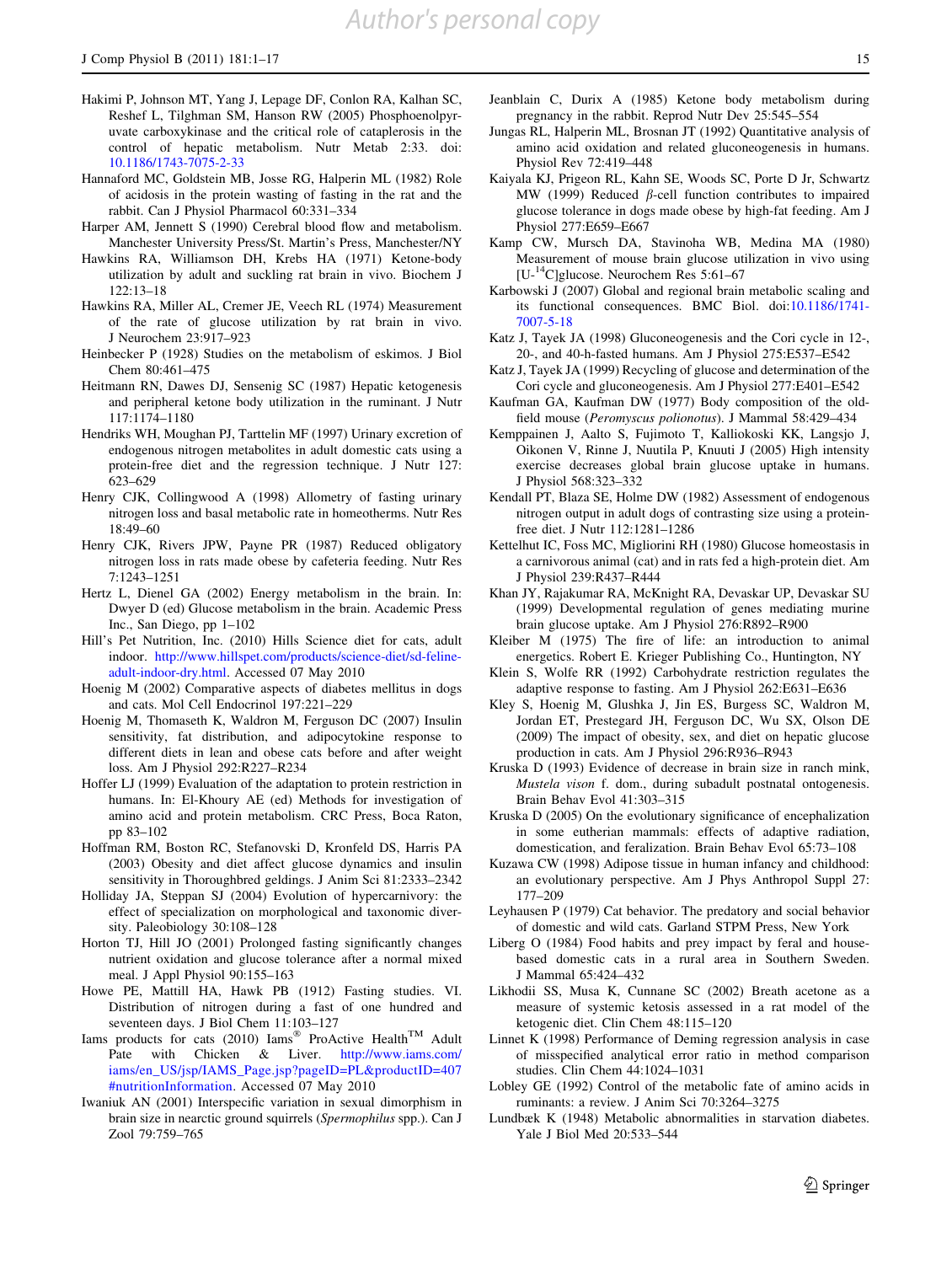- <span id="page-15-0"></span>Lusk G (1928) The elements of the science of nutrition, 4th edn. W. B. Saunders Co., Philadelphia (reprinted 1976 by Johnson Reprint Corp., New York)
- MacDonald ML, Rogers QR, Morris JG (1984) Nutrition of the domestic cat, a mammalian carnivore. Annu Rev Nutr 4:521–562
- Martin GJW, Rand JS (1999) Food intake and blood glucose in normal and diabetic cats fed ad libitum. J Feline Med Surg 1:241–251
- Mayntz D, Nielsen VH, Sorensen A, Toft S, Raubenheimer D, Hejlesen C, Simpson SJ (2009) Balancing of protein and lipid intake by a mammalian carnivore, the mink, Mustela vison. Anim Behav 77:349–355
- McClellan WS, Du Bois EF (1930) Clinical calorimetry. XLV. Prolonged meat diets with a study of kidney function and ketosis. J Biol Chem 87:651–668
- Meier PT (1983) Relative brain size within the North American Sciuridae. J Mammal 64:642–647
- Miller SA, Allison JB (1958) The dietary nitrogen requirements of the cat. J Nutr 64:493–501
- Millward DJ (1995) A protein-stat mechanism for regulation of growth and maintenance of the lean body mass. Nutr Res Rev 8:93–120
- Mink JW, Blumenschine RJ, Adams DB (1981) Ratio of central nervous system to body metabolism in vertebrates: its constancy and functional basis. Am J Physiol 241:R203–R212
- Mitchell GA, Kassovskabratinova S, Boukaftane Y, Robert MF, Wang SP, Ashmarina L, Lambert M, Lapierre P, Potier E (1995) Medical aspects of ketone body metabolism. Clin Invest Med 18:193–216
- Morens C, Sirot V, Scheurink AJW, van Dijk G (2006) Low-carbohydrate diets affect energy balance and fuel homeostasis differentially in lean and obese rats. Am J Physiol 291:R1622–R1629
- Morifuji M, Sakai K, Sanbongi C, Sugiura K (2005) Dietary whey protein increases liver and skeletal muscle glycogen levels in exercise-trained rats. Br J Nutr 93:439–445
- Morris SM (2002) Regulation of enzymes of the urea cycle and arginine metabolism. Annu Rev Nutr 22:87–105
- Morris JG, Trudell J, Pencovic T (1977) Carbohydrate digestion by the domestic cat (Felis catus). Br J Nutr 37:365–373
- Moundras C, Remesy C, Demigne C (1993) Dietary protein paradox: decrease of amino acid availability induced by high-protein diets. Am J Physiol 264:G1057–G1065
- Müller MJ, Paschen U, Seitz HJ (1984) Effect of ketone bodies on glucose production and utilization in the miniature pig. J Clin Invest 74:249–261
- Murphy B, Zapol WM, Hochachka PW (1980) Metabolic activities of heart, lung, and brain during diving and recovery in the Weddell seal. J Appl Physiol 48:596–605
- National Research Council (1982) Nutrient requirements of mink and foxes. National Academy Press, Washington, DC
- National Research Council (2006) Nutrient requirements of dogs and cats. National Academies Press, Washington, DC
- Nehlig A, Pereira de Vasconcelos A (1993) Glucose and ketone body utilization by the brain of neonatal rats. Prog Neurobiol 40:163–221
- Nielsen K, Kondrup J, Elsner P, Juul A, Jensen ES (1994) Casein and soya-bean protein have different effects on whole body protein turnover at the same nitrogen balance. Br J Nutr 72:69–81
- Nordøy ES, Ingebretsen OC, Blix AS (1990) Depressed metabolism and low protein catabolism in fasting grey seal pups. Acta Physiol Scand 139:361–369
- Oftedal OT, Alt GL, Widdowson EM, Jakubasz MR (1993) Nutrition and growth of suckling black bears (Ursus americanus) during their mothers' winter fast. Br J Nutr 70:59–79
- Owen OE, Morgan A, Kemp H, Sullivan J, Herrera M, Cahill GF (1967) Brain metabolism during fasting. J Clin Invest 46:1589–1595
- Owen OE, Smalley KJ, D'Alessio DA, Mozzoli MA, Dawson EK (1998) Protein, fat, and carbohydrate requirements during starvation: anaplerosis and cataplerosis. Am J Clin Nutr 68:12–34
- Owen OE, Kalhan SC, Hanson RW (2002) The key role of anaplerosis and cataplerosis for citric acid cycle function. J Biol Chem 277:30409–30412
- Pagel MD, Harvey PH (1989) Taxonomic differences in the scaling of brain on body weight among mammals. Science 244:1589–1593
- Palombo MR, Kohler M, Moya Sola S, Giovinazzo C (2008) Brain versus body mass in endemic ruminant artiodactyls: a case studied of Myotragus balearicus and smallest Candiacervus species from Mediterranean islands. Quat Int 182:160–183
- Paul AA, Southgate DAT (1978) McCance and Widdowson's The composition of foods. Elsevier/North-Holland Biomedical Press, London
- Pazak HE, Bartges JW, Cornelius LC, Scott MA, Gross K, Huber TL (1998) Characterization of serum lipoprotein profiles of healthy, adult cats and idiopathic feline hepatic lipidosis patients. J Nutr 128:2747S–2750S
- Pell JM, Bergman EN (1983) Cerebral metabolism of amino acids and glucose in fed and fasted sheep. Am J Physiol 244:E282–E289
- Pérez-Barbería F, Gordon I (2005) Gregariousness increases brain size in ungulates. Oecologia 145:41–52
- Rand WM, Pellett PL, Young VR (2003) Meta-analysis of nitrogen balance studies for estimating protein requirements in healthy adults. Am J Clin Nutr 77:109–127
- Rand JS, Fleeman LM, Farrow HA, Appleton DJ, Lederer R (2004) Canine and feline diabetes mellitus: nature or nurture? J Nutr 134:2072S–2080S
- Richard MJ, Holck JT, Beitz DC (1989) Lipogenesis in liver and adipose tissue of the domestic cat (Felis domestica). Comp Biochem Phys B 93:561–564
- Robinson AM, Williamson DH (1980) Physiological roles of ketone bodies as substrates and signals in mammalian tissues. Physiol Rev 60:143–187
- Rogers QR, Morris JG (1979) Essentiality of amino acids for the growing kitten. J Nutr 109:718–723
- Rogers QR, Morris JG (2002) Up-regulation of nitrogen catabolic enzymes is not required to readily oxidize excess protein in cats. J Nutr 132:2819–2820
- Rogers QR, Morris JG, Freedand RA (1977) Lack of hepatic enzymatic adaptation to low and high levels of dietary protein in the adult cat. Enzyme 22:348–356
- Röhrs M, Ebinger P (1999) Verwildert ist nicht gleich wild: Die Hirngewichte verwilderter Haussäugetiere [Feral animals are not really wild: the brain weights of wild domestic animals]. Berl Münch Tierärztl Wochenschr 112:234-238
- Rowland N (1981) Glucoregulatory feeding in cats. Physiol Behav 26:901–903
- Russell K (2002) Reply to Rogers and Morris. J Nutr 132:2821–2822
- Russell K, Lobley GE, Rawlings J, Millward J, Harper EJ (2000) Urea kinetics of a carnivore, Felis silvestris catus. Br J Nutr 84:597–604
- Russell K, Murgatroyd PR, Batt RM (2002) Net protein oxidation is adapted to dietary protein intake in domestic cats (Felis silvestris catus). J Nutr 132:456–460
- Russell K, Lobley GE, Millward DJ (2003) Whole-body protein turnover of a carnivore, Felis silvestris catus. Br J Nutr 89:29–37
- Ryder JW, Kawano Y, Galuska D, Fahlman R, Wallberg-Henriksson H, Charron MJ, Zierath JR (1999) Postexercise glucose uptake and glycogen synthesis in skeletal muscle from GLUT4-deficient mice. FASEB J 13:2246–2256